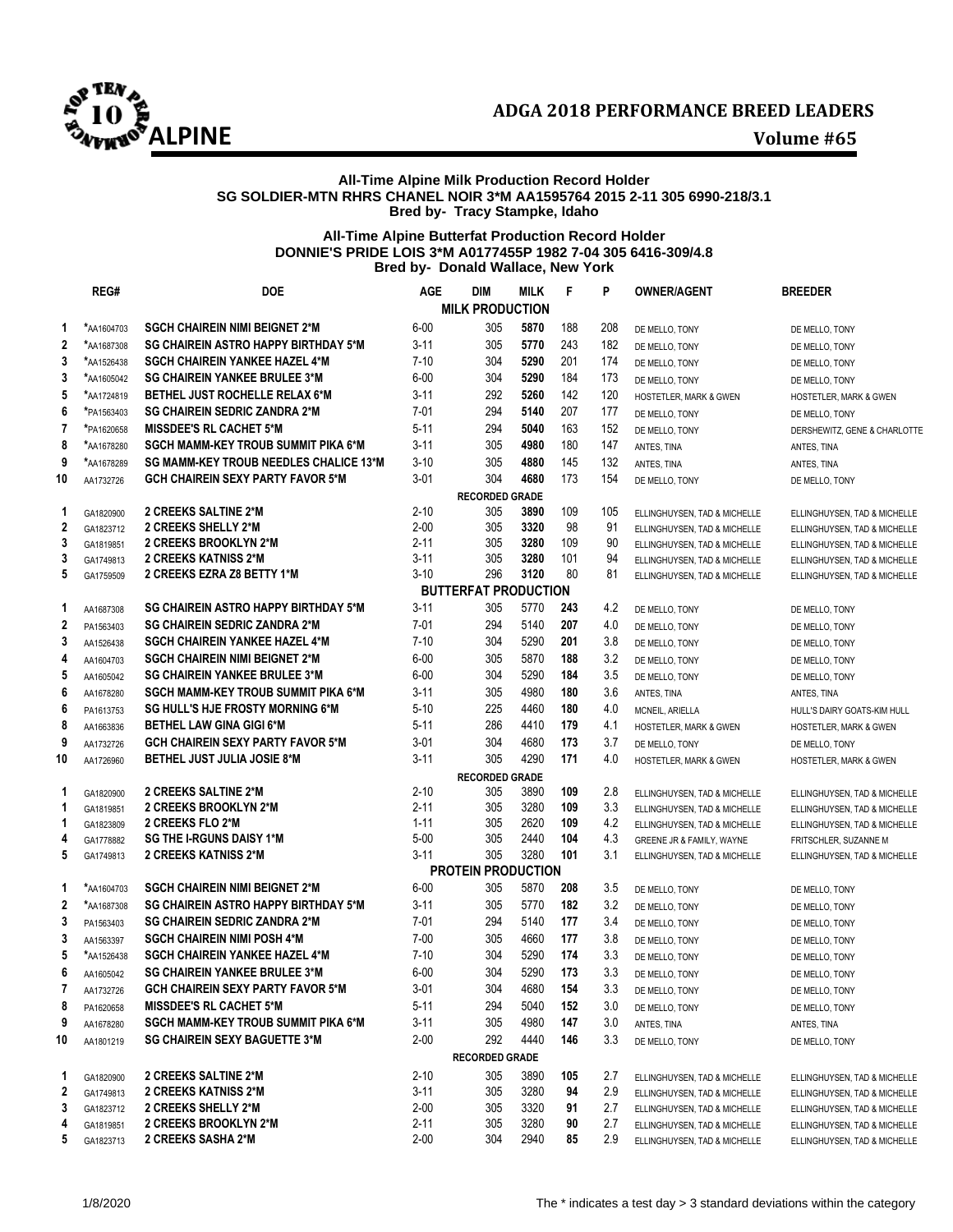

### **All-Time LaMancha Milk Production Record Holder TYLER MT. MAY'S PRISCILLA 2\*M AL0618876 1991 5-00 253 5400-178/3.3-194/3.6 Bred by- Carol Sue Burdette, West Virginia**

### **All-Time LaMancha Butterfat Production Record Holder SGCH OAKS WHISPER TAFFETA 3\*M PL1287007 2007 3-11 292-4720-292/6.2-164/3.5 Bred by- Sara A Stewart, Missouri**

|                | REG#                    | <b>DOE</b>                                       | AGE      | <b>DIM</b> | <b>MILK</b>                         | F          | P   | <b>OWNER/AGENT/AGENT</b>                 | <b>BREEDER</b>                              |
|----------------|-------------------------|--------------------------------------------------|----------|------------|-------------------------------------|------------|-----|------------------------------------------|---------------------------------------------|
|                |                         |                                                  |          |            | <b>MILK PRODUCTION</b>              |            |     |                                          |                                             |
| 1              | *AL1727694              | <b>SG LOVE ACRES COPPERFIELD EMBER 1*M</b>       | $3 - 00$ | 304        | 4170                                | 155        | 114 | LOVE, TANIA                              | LOVE, TANIA                                 |
| 2              | PL1741800               | <b>SG HARMONYS WAY LSB FORGE 2*M</b>             | $2 - 11$ | 305        | 3730                                | 119        | 111 | ALLEN, FELECIA                           | ALLEN, KATHRYN G                            |
| 3              | PL1760496               | <b>GCH CALICO PATCH DS SNICKERS 2*M</b>          | $2 - 01$ | 305        | 3670                                | 136        | 119 | MACKE, DEBRA L                           | NAGEL, SAMANTHA JO                          |
| 4              | AL1681675               | <b>SG YORK MTN. RIVERSONG 6*M</b>                | $3 - 10$ | 305        | 3660                                | 171        | 125 | <b>BONIFIELD, CINDY</b>                  | <b>BONIFIELD, CINDY</b>                     |
| 5              | PL1778936               | <b>SG LUCKY*STAR'S ME HAILEY 6*M</b>             | $1 - 11$ | 299        | 3640                                | 174        | 131 | JANKE, HEATHER                           | HOY, JUDITH & DONALD                        |
| 6              | PL1715190               | <b>SGCH TEMPO MERYL 10*M</b>                     | $2 - 09$ | 305        | 3610                                | 123        | 115 | ACTON DVM, LAUREN L                      | ACTON DVM, LAUREN L                         |
| 7              | PL1676582               | SGCH LUCKY*STAR'S LX EMMARAY 5*M                 | $3 - 10$ | 305        | 3580                                | 143        | 107 | HOY, JUDITH & DONALD                     | HOY, JUDITH & DONALD                        |
| 8              | PL1769688               | <b>CALICO-LANE WIN TWILIGHT 4*M</b>              | $1 - 09$ | 305        | 3560                                | 133        | 110 | NAGEL, MICHAEL T                         | NAGEL, MICHAEL T                            |
| 9              | PL1795129               | <b>SG GOAT-SAN VENECIA 2*M</b>                   | $1 - 10$ | 297        | 3550                                | 122        | 114 | PENNYROYAL FARM                          | MALMANIS, TRINITY & ANDREW                  |
| 10             | PL1733684               | <b>SGCH ROCKIN-CB LSA FIRST 10*M</b>             | $3 - 00$ | 287        | 3510                                | 112        | 106 | SILVA, CINDY L                           | SILVA, CINDY L & ROBERT L                   |
|                |                         |                                                  |          |            | <b>RECORDED GRADE</b>               |            |     |                                          |                                             |
| 1              | GL1745106               | <b>GCH CHEVRE NOIR ANAHEIM ZYDECO 10*M</b>       | $2 - 11$ | 287        | 4110                                | 144        | 148 | MCKENZIE-CHAPTER, ERIKA                  | MCKENZIE-CHAPTER, ERIKA                     |
| 2              | GL1815982               | <b>SG C&amp;W FARM CHIPS' FLURRY FLITTER 1*M</b> | $3 - 10$ | 293<br>305 | 3510                                | 198<br>111 | 127 | DANIELSON, JOANNE                        | DANIELSON, JOANNE                           |
| 3              | GL1752517               | <b>GCH BADMOONRIZN FERN 1*M</b>                  | $6 - 10$ |            | 3460                                |            | 104 | PERAINO, CHERI L                         | PERAINO, CHERI L                            |
| 4              | GL1816248               | <b>SG C&amp;W FARM SBMF JB'S JUJUBE 1*M</b>      | $5 - 01$ | 305        | 2980                                | 132        | 106 | DANIELSON, JOANNE                        | DANIELSON, JOANNE                           |
| 5              | GL1593164               | <b>CHEVRE NOIR CIDER ZEPHYR 10*M</b>             | $5 - 11$ | 305        | 2610<br><b>BUTTERFAT PRODUCTION</b> | 93         | 91  | MCKENZIE-CHAPTER, ERIKA                  | MCKENZIE-CHAPTER, ERIKA                     |
| 1              | *PL1778936              | <b>SG LUCKY*STAR'S ME HAILEY 6*M</b>             | $1 - 11$ | 299        | 3640                                | 174        | 4.8 |                                          |                                             |
| 2              |                         | <b>SG YORK MTN. RIVERSONG 6*M</b>                | $3 - 10$ | 305        | 3660                                | 171        | 4.7 | JANKE, HEATHER                           | HOY, JUDITH & DONALD                        |
| 2              | AL1681675<br>*AL1654593 | <b>SG AUTUMN-ACRES MISS MARQUESA 1*M</b>         | $4 - 10$ | 305        | 2860                                | 171        | 6.0 | BONIFIELD, CINDY                         | BONIFIELD, CINDY                            |
| 4              | AL1722225               | <b>SG YORK MTN. RUMOR 6*M</b>                    | $3 - 00$ | 305        | 3350                                | 167        | 5.0 | SUDDERTH, VICTORIA                       | DEWEERD, TYLER                              |
| 5              | AL1772263               | SG YORK MTN. WILDROSE TRANQUILTY 7*M             | $2 - 01$ | 305        | 2870                                | 163        | 5.7 | BONIFIELD, CINDY<br>BONIFIELD, CINDY     | BONIFIELD, CINDY<br><b>BONIFIELD, CINDY</b> |
| 6              | *PL1750983              | SG C&W FARM SBMF NITA'S NIRVANA 8*M              | $2 - 11$ | 231        | 2080                                | 157        | 7.5 |                                          |                                             |
| $\overline{7}$ | AL1727694               | SG LOVE ACRES COPPERFIELD EMBER 1*M              | $3 - 00$ | 304        | 4170                                | 155        | 3.7 | DANIELSON, JOANNE<br>LOVE, TANIA         | DANIELSON, JOANNE                           |
| 8              | PL1676582               | SGCH LUCKY*STAR'S LX EMMARAY 5*M                 | $3 - 10$ | 305        | 3580                                | 143        | 4.0 |                                          | LOVE, TANIA                                 |
| 9              | AL1722226               | SG YORK MTN. WILDROSE RESPECT 7*M                | $3 - 01$ | 291        | 2690                                | 139        | 5.2 | HOY, JUDITH & DONALD<br>BONIFIELD, CINDY | HOY, JUDITH & DONALD<br>BONIFIELD, CINDY    |
| 10             | AL1788070               | <b>SGCH LOVE ACRES STE ALMONDINE 7*M</b>         | $2 - 00$ | 304        | 3230                                | 137        | 4.2 | LOVE, TANIA                              | LOVE, TANIA                                 |
|                |                         |                                                  |          |            | <b>RECORDED GRADE</b>               |            |     |                                          |                                             |
| 1              | GL1815982               | <b>SG C&amp;W FARM CHIPS' FLURRY FLITTER 1*M</b> | $3-10$   | 293        | 3510                                | 198        | 5.6 | DANIELSON, JOANNE                        | DANIELSON, JOANNE                           |
| 2              | GL1745106               | <b>GCH CHEVRE NOIR ANAHEIM ZYDECO 10*M</b>       | $2 - 11$ | 287        | 4110                                | 144        | 3.5 | MCKENZIE-CHAPTER, ERIKA                  | MCKENZIE-CHAPTER, ERIKA                     |
| 3              | GL1816248               | <b>SG C&amp;W FARM SBMF JB'S JUJUBE 1*M</b>      | $5 - 01$ | 305        | 2980                                | 132        | 4.4 | DANIELSON, JOANNE                        | DANIELSON, JOANNE                           |
| 4              | GL1752517               | <b>GCH BADMOONRIZN FERN 1*M</b>                  | $6 - 10$ | 305        | 3460                                | 111        | 3.2 | PERAINO, CHERI L                         | PERAINO, CHERI L                            |
| 5              | GL1900709               | <b>KRICKLY APHRODITE 1*M</b>                     | $1 - 08$ | 305        | 2250                                | 94         | 4.2 | FETTERS, KELLY                           | FETTERS, KELLY                              |
|                |                         |                                                  |          |            | <b>PROTEIN PRODUCTION</b>           |            |     |                                          |                                             |
| 1              | PL1778936               | <b>SG LUCKY*STAR'S ME HAILEY 6*M</b>             | $1 - 11$ | 299        | 3640                                | 131        | 3.6 | JANKE, HEATHER                           | HOY, JUDITH & DONALD                        |
| 2              | AL1681675               | <b>SG YORK MTN. RIVERSONG 6*M</b>                | $3-10$   | 305        | 3660                                | 125        | 3.4 | BONIFIELD, CINDY                         | BONIFIELD, CINDY                            |
| 3              | PL1751473               | <b>SG RDR CHALUPA NORMA JEANE 2*M</b>            | $3 - 00$ | 274        | 3290                                | 120        | 3.6 | PENNYROYAL FARM                          | CONWAY, RACHEL                              |
| 4              | PL1760496               | <b>GCH CALICO PATCH DS SNICKERS 2*M</b>          | $2 - 01$ | 305        | 3670                                | 119        | 3.2 | MACKE, DEBRA L                           | NAGEL, SAMANTHA JO                          |
| 4              | PL1591626               | <b>SGCH RAINTREE EZ KALISTA 3*M</b>              | $5 - 08$ | 299        | 3460                                | 119        | 3.4 | CORDLE, SARA J                           | MACKE, DEBRA L                              |
| 6              | AL1722225               | <b>SG YORK MTN. RUMOR 6*M</b>                    | $3-00$   | 305        | 3350                                | 117        | 3.5 | BONIFIELD, CINDY                         | BONIFIELD, CINDY                            |
| 8              | PL1715190               | <b>SG TEMPO MERYL 10*M</b>                       | $2 - 09$ | 305        | 3610                                | 115        | 3.2 | ACTON DVM, LAUREN L                      | ACTON DVM, LAUREN L                         |
| 8              | PL1598167               | <b>RDR YOUR CHOCOLATE ÉCLAIR 5*M</b>             | $5 - 11$ | 304        | 3450                                | 115        | 3.3 | MCKENZIE-CHAPTER, ERIKA                  | CONWAY, RACHEL                              |
| 9              | AL1727694               | <b>SG LOVE ACRES COPPERFIELD EMBER 1*M</b>       | $3 - 00$ | 304        | 4170                                | 114        | 2.7 | LOVE, TANIA                              | LOVE, TANIA                                 |
| 9              | PL1795129               | <b>SG GOAT-SAN VENECIA 2*M</b>                   | $1-10$   | 297        | 3550                                | 114        | 3.2 | PENNYROYAL FARM                          | MALMANIS, TRINITY & ANDREW                  |
|                |                         |                                                  |          |            | <b>RECORDED GRADE</b>               |            |     |                                          |                                             |
| 1              | GL1745106               | <b>GCH CHEVRE NOIR ANAHEIM ZYDECO 10*M</b>       | 2-11     | 287        | 4110                                | 148        | 3.6 | MCKENZIE-CHAPTER, ERIKA                  | MCKENZIE-CHAPTER, ERIKA                     |
| 2              | GL1815982               | <b>SG C&amp;W FARM CHIPS' FLURRY FLITTER 1*M</b> | $3-10$   | 293        | 3510                                | 127        | 3.6 | DANIELSON, JOANNE                        | DANIELSON, JOANNE                           |
| 3              | GL1816248               | <b>SG C&amp;W FARM SBMF JB'S JUJUBE 1*M</b>      | 5-01     | 305        | 2980                                | 106        | 3.6 | DANIELSON, JOANNE                        | DANIELSON, JOANNE                           |
| 4              | GL1752517               | <b>GCH BADMOONRIZN FERN 1*M</b>                  | $6 - 10$ | 305        | 3460                                | 103        | 3.0 | PERAINO, CHERI L                         | PERAINO, CHERI L                            |
| 5              | GL1593164               | <b>CHEVRE NOIR CIDER ZEPHYR 10*M</b>             | 5-11     | 305        | 2610                                | 91         | 3.5 | MCKENZIE-CHAPTER, ERIKA                  | MCKENZIE-CHAPTER, ERIKA                     |
|                |                         |                                                  |          |            |                                     |            |     |                                          |                                             |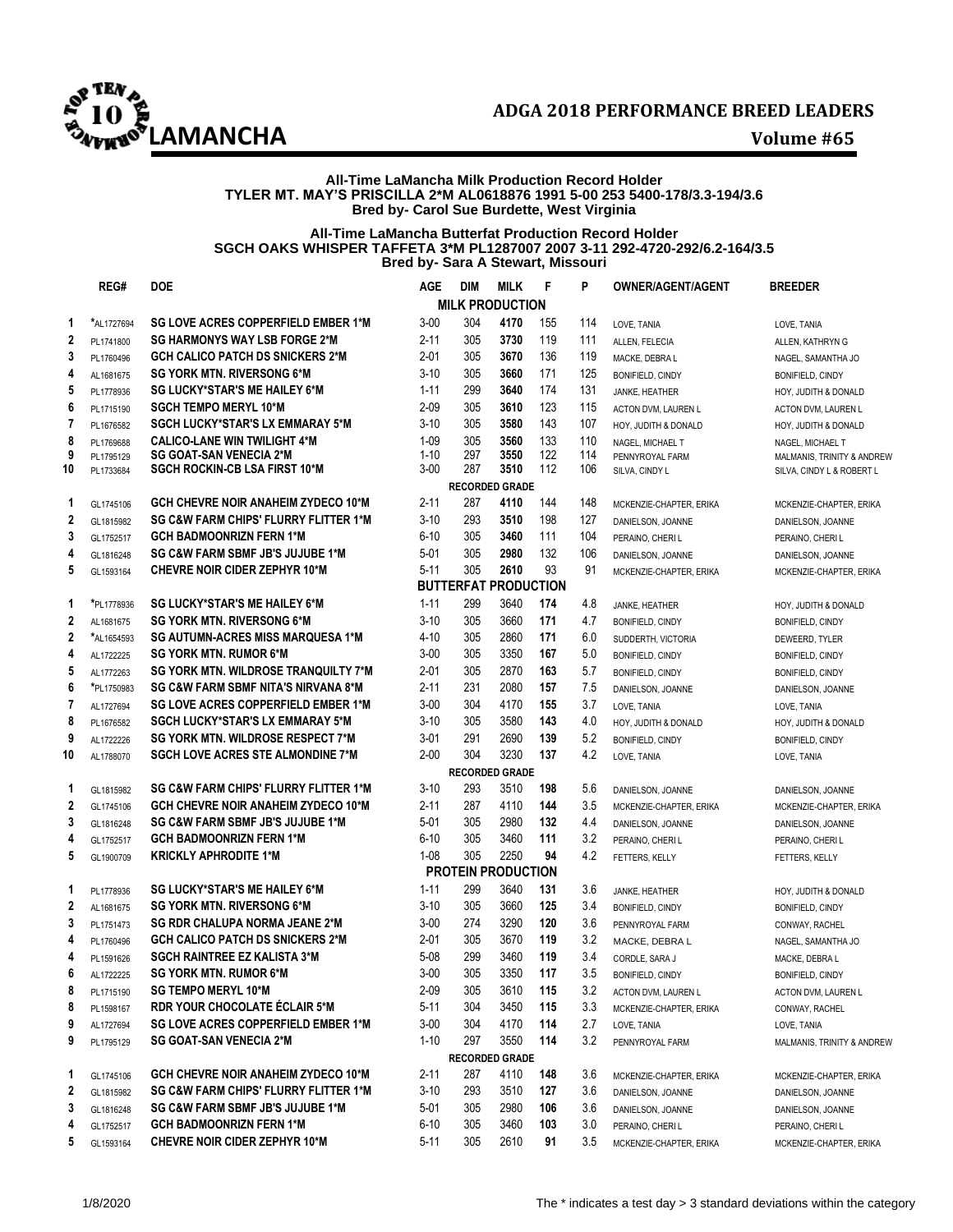

# **All-Time NIGERIAN DWARF Milk Production Record Holder SG SUGAR MOON V ZUZANNA 4\*M PD1637029 2018 5-02 305 2190-106/4.8-83/3.8 Bred by- Sharon A Peck, Vermont**

### **All-Time NIGERIAN DWARF Butterfat Production Record Holder GCH CHENANGO-HILLS I P GODDESS 2\*M PD1374274 2012 5-10 305 1630-118/7.2-72/4.4 Bred by- David Funk, New York**

|              | REG#       | <b>DOE</b>                                   | <b>AGE</b>             | DIM | <b>MILK</b> | F   | P  | <b>OWNER/AGENT</b>     | <b>BREEDER</b>         |
|--------------|------------|----------------------------------------------|------------------------|-----|-------------|-----|----|------------------------|------------------------|
|              |            |                                              | <b>MILK PRODUCTION</b> |     |             |     |    |                        |                        |
|              | *PD1637029 | <b>SG SUGAR MOON V ZUZANNA 4*M</b>           | $5-02$                 | 305 | 2190        | 106 | 83 | <b>GERRY, CURTIS M</b> | PECK. SHARON A         |
| $\mathbf{2}$ | *PD1781795 | SG HOUZITGOING APRIL'S JESTER 2*M            | $1 - 11$               | 305 | 1670        | 98  | 81 | FETTERS. KELLY         | <b>BARR, ELIZABETH</b> |
| 3            | PD1636991  | <b>SG SUGAR MOON RB GIANNA 2*M</b>           | $5-02$                 | 305 | 1630        | 92  | 76 | <b>GERRY, CURTIS M</b> | PECK. SHARON A         |
| 4            | PD1693803  | <b>SG DENBOW ACRES FARM DIANE LEGACY 4*M</b> | $3-06$                 | 257 | 1590        | 77  | 72 | DENBOW, CHERYLANNE     | DENBOW, CHERYLANNE     |
| 5            | PD1690826  | SUGAR MOON VIC BEAU-KAYE 3*M                 | $4 - 00$               | 305 | 1560        | 85  | 66 | <b>GERRY, CURTIS M</b> | PECK. SHARON A         |
| 6            | PD1606589  | <b>SGCH CEDAR VIEW ISABELLA 4*M</b>          | $5 - 10$               | 305 | 1530        | 101 | 66 | <b>INMAN, DEBRAK</b>   | <b>INMAN, DEBRAK</b>   |
| 6            | PD1738443  | <b>SG CEDAR VIEW FIORINA 2*M</b>             | $3 - 00$               | 305 | 1530        | 93  | 63 | <b>INMAN, DEBRAK</b>   | <b>INMAN, DEBRAK</b>   |
| 8            | PD1673462  | <b>SG HELMSTEAD MINIS GB WAR EMBLEM 2*M</b>  | $4 - 00$               | 305 | 1450        | 102 | 58 | MAPLE, JILL            | <b>HELMS, KATE</b>     |
| 8            | PD1792830  | <b>SG SINAI THUNDER O TIZRAH 2*M</b>         | $1 - 07$               | 305 | 1450        | 100 | 56 | MAPLE, JILL            | MAPLE, JILL            |
| 10           | PD1799252  | <b>SUGAR MOON F BELLE FLEUR 5*M</b>          | $2 - 02$               | 305 | 1440        | 77  | 65 | <b>GERRY, CURTIS M</b> | PECK. SHARON A         |

# **BUTTERFAT PRODUCTION**

|   | PD1637029 | <b>SG SUGAR MOON V ZUZANNA 4*M</b>       | $5-02$   | 305 | 2190 | 106 | 4.8           | <b>GERRY, CURTIS M</b> | PECK. SHARON A          |
|---|-----------|------------------------------------------|----------|-----|------|-----|---------------|------------------------|-------------------------|
| 2 | PD1721993 | <b>SGCH FMG DB&amp;R EASY AS PIE 3*M</b> | $3 - 00$ | 305 | 1360 | 105 | 7.7           | <b>BOLING, NANCY</b>   | <b>BOLING, NANCY</b>    |
| 3 | PD1673462 | SG HELMSTEAD MINIS GB WAR EMBLEM 2*M     | $4 - 00$ | 305 | 1450 | 102 | 7.0           | MAPLE, JILL            | <b>HELMS, KATE</b>      |
| 4 | PD1606589 | <b>SGCH CEDAR VIEW ISABELLA 4*M</b>      | $5 - 10$ | 305 | 1530 | 101 | 6.6           | <b>INMAN, DEBRAK</b>   | <b>INMAN, DEBRAK</b>    |
| 5 | PD1792830 | <b>SG SINAI THUNDER O TIZRAH 2*M</b>     | 1-07     | 305 | 1450 | 100 | 6.9           | MAPLE, JILL            | MAPLE, JILL             |
| 6 | PD1781795 | SG HOUZITGOING APRIL'S JESTER 2*M        | $1 - 11$ | 305 | 1670 | 98  | 5.9           | FETTERS. KELLY         | <b>BARR, ELIZABETH</b>  |
|   | PD1631015 | <b>SG REDSTONE SF DARK STAR 4*M</b>      | 4-11     | 305 | 1260 | 95  | 7.5           | BACHRACH, ALEXIS       | <b>BACHRACH, ALEXIS</b> |
| 8 | PD1738443 | <b>SG CEDAR VIEW FIORINA 2*M</b>         | $3 - 00$ | 305 | 1530 | 93  | 6.1           | <b>INMAN, DEBRAK</b>   | <b>INMAN, DEBRAK</b>    |
| 9 | PD1636991 | <b>SG SUGAR MOON RB GIANNA 2*M</b>       | $5-02$   | 305 | 1630 | 92  | 5.6           | <b>GERRY, CURTIS M</b> | PECK. SHARON A          |
| 9 | PD1841783 | <b>OLDE STARS MS CAROL 4*M</b>           | $1 - 01$ | 255 | 1240 | 92  | $\mathcal{A}$ | KLIEGER, DIANE M       | KLIEGER, DIANE M        |

|    | <b>PROTEIN PRODUCTION</b> |                                              |          |     |      |    |     |                        |                        |  |  |
|----|---------------------------|----------------------------------------------|----------|-----|------|----|-----|------------------------|------------------------|--|--|
|    | PD1637029                 | <b>SG SUGAR MOON V ZUZANNA 4*M</b>           | $5-02$   | 305 | 2190 | 83 | 3.8 | <b>GERRY, CURTIS M</b> | PECK. SHARON A         |  |  |
| 2  | PD1781795                 | SG HOUZITGOING APRIL'S JESTER 2*M            | $1 - 11$ | 305 | 1670 | 81 | 4.9 | FETTERS, KELLY         | <b>BARR, ELIZABETH</b> |  |  |
| 3  | PD1636991                 | <b>SG SUGAR MOON RB GIANNA 2*M</b>           | $5-02$   | 305 | 1630 | 76 | 4.7 | <b>GERRY, CURTIS M</b> | PECK. SHARON A         |  |  |
| 4  | PD1693803                 | <b>SG DENBOW ACRES FARM DIANE LEGACY 4*M</b> | $3-06$   | 257 | 1590 | 72 | 4.5 | DENBOW, CHERYLANNE     | DENBOW, CHERYLANNE     |  |  |
| 5  | PD1721993                 | <b>SGCH FMG DB&amp;R EASY AS PIE 3*M</b>     | $3 - 00$ | 305 | 1360 | 71 | 5.2 | <b>BOLING, NANCY</b>   | <b>BOLING, NANCY</b>   |  |  |
| 6  | PD1606589                 | <b>SGCH CEDAR VIEW ISABELLA 4*M</b>          | $5 - 10$ | 305 | 1530 | 66 | 4.3 | <b>INMAN, DEBRAK</b>   | <b>INMAN, DEBRAK</b>   |  |  |
| 6  | PD1690826                 | <b>SUGAR MOON VIC BEAU-KAYE 3*M</b>          | $4 - 00$ | 305 | 1560 | 66 | 4.2 | <b>GERRY, CURTIS M</b> | PECK. SHARON A         |  |  |
| 8  | PD1799252                 | SUGAR MOON F BELLE FLEUR 5*M                 | $2 - 02$ | 305 | 1440 | 65 | 4.5 | <b>GERRY, CURTIS M</b> | PECK. SHARON A         |  |  |
| 9  | PD1738458                 | <b>SG CEDAR VIEW PHOEBE 4*M</b>              | $2 - 11$ | 305 | 1420 | 64 | 4.5 | <b>INMAN, DEBRAK</b>   | <b>INMAN, DEBRAK</b>   |  |  |
| 10 | PD1738443                 | <b>SG CEDAR VIEW FIORINA 2*M</b>             | $3 - 00$ | 305 | 1530 | 63 | 4.1 | <b>INMAN, DEBRAK</b>   | INMAN, DEBRA K         |  |  |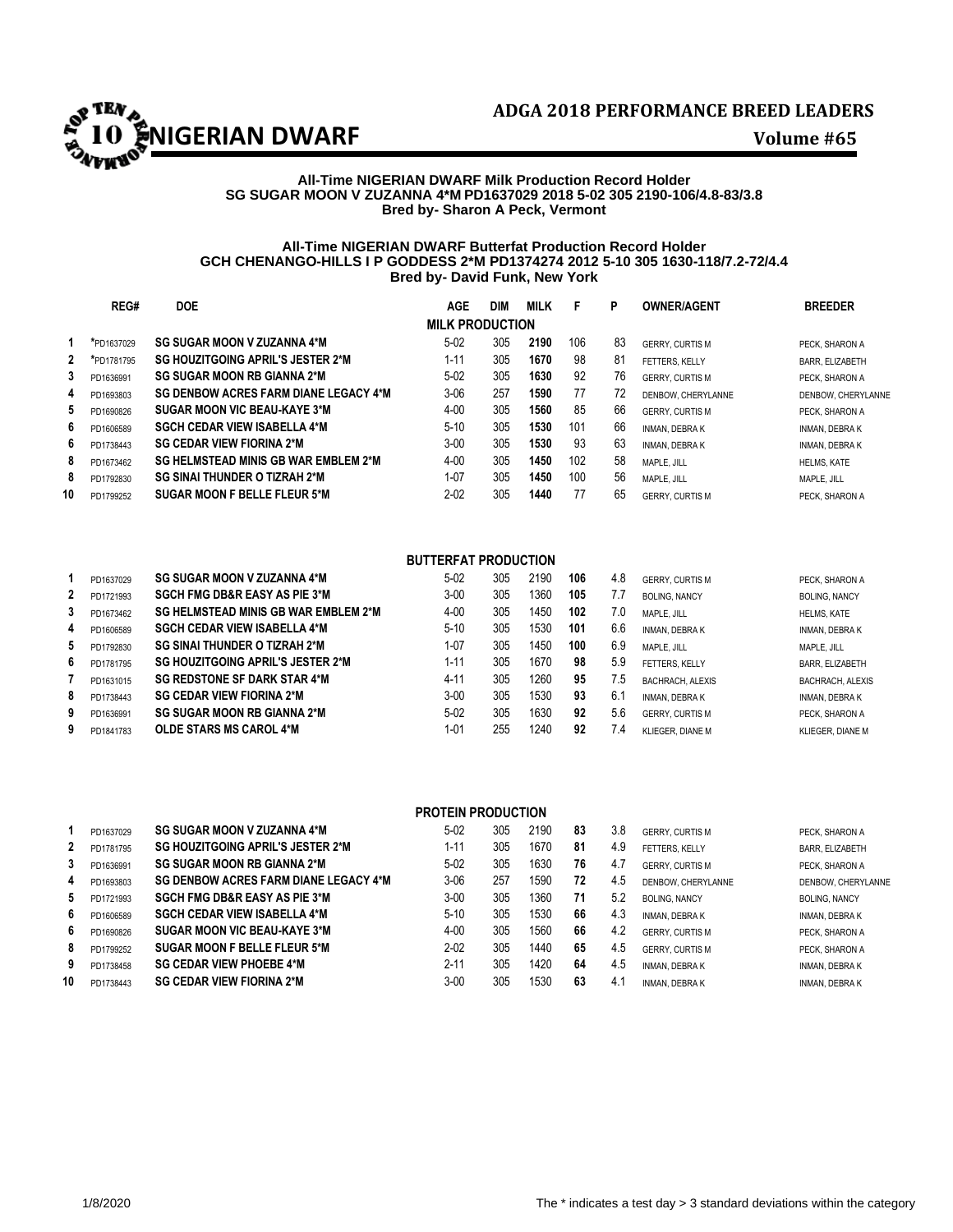

# **NUBIAN Volume #65**

# **All-Time NUBIAN Milk Production Record Holder SG SKYHILL'S ELISHA 7\*M PN0904515 1996 2-09 302 5940-303/5.1-216/3.6 Bred by- Skyhill Farms, California**

# **All-Time Nubian Butterfat Production Record Holder & All-Time Breed Butterfat Production Record Holder PACEM FAUN'S FOLLY 2\*M PN0324844 1984 4-02 304-5160-384/7.4 Bred by- Mr. & Mrs. Max C. Prinsen, Washington**

|                | REG#                    | <b>DOE</b>                                                                             | AGE              | DIM        | MILK                                | F          | P          | <b>OWNER/AGENT</b>                                                               | BREEDER                                             |
|----------------|-------------------------|----------------------------------------------------------------------------------------|------------------|------------|-------------------------------------|------------|------------|----------------------------------------------------------------------------------|-----------------------------------------------------|
|                |                         |                                                                                        |                  |            | <b>MILK PRODUCTION</b>              |            |            |                                                                                  |                                                     |
| 1              | *PN1665433              | SIMPLE-TRUTH CELERITY 4*M                                                              | $4 - 11$         | 305        | 3860                                | 172        | 133        | LAMM, CONNIE K'HEAD NUBIAN<br>GOATS, JIM & JAN<br>SMITH, KAREN, FAUNA, TRINITY & | ANDERSON, GREGORY<br>SMITH, KAREN, FAUNA, TRINITY & |
| $\mathbf{2}$   | PN1729202               | <b>SG WINGWOOD FARM TL AVIVA 2*M</b>                                                   | $3 - 00$         | 294        | 3680                                | 164        | 133        | <b>WALTER</b>                                                                    | <b>WALTER</b>                                       |
| 3              | PN1652027               | <b>GODDARD FARM ISABELLA 4*M</b>                                                       | $4 - 10$         | 305        | 3440                                | 121        | 126        | GODDARD, NOAH L & SUE A                                                          | GODDARD, NOAH L & SUE A                             |
| 4              | PN1798547               | <b>GODDARD FARM BLACK DAHLIA 4*M</b>                                                   | $1 - 09$         | 305        | 3430                                | 128        | 139        | GODDARD, NOAH L & SUE A                                                          | GODDARD, NOAH L & SUE A                             |
| 5              | PN1758824               | <b>RONCO FARM WINDY EBONY 2*M</b>                                                      | $3-02$           | 305        | 3410                                | 153        | 113        | LAMM, CONNIE K                                                                   | LAMM, CONNIE K                                      |
| 6              | PN1691159               | <b>GODDARD FARM FSP EUPHEMIA 4*M</b>                                                   | $3 - 10$         | 305        | 3240                                | 132        | 125        | GODDARD, NOAH L & SUE A                                                          | GODDARD, NOAH L & SUE A                             |
| 7              | AN1701958               | <b>SG C&amp;W FARM PD TRUFFLE'S TRUBLU 3*M</b>                                         | $5 - 00$         | 278        | 3160                                | 201        | 126        | DANIELSON, JOANNE                                                                | DANIELSON, JOANNE                                   |
| 7              | PN1714582               | <b>SG VETERAN'S COMET'S LEGACY 15*M</b>                                                | $3 - 00$         | 305        | 3160                                | 152        | 121        | STRICKLAND, CAMELLIA/WHITE, SARA                                                 | <b>CROW'S DAIRY</b>                                 |
| 9              | PN1810751               | SG 2-G FARM TOUCHE' 3*M                                                                | $2 - 01$         | 301        | 3140                                | 128        | 103        | COOPER, JANET L                                                                  | COOPER, JANET L                                     |
| 10             | PN1667820               | <b>SG VETERAN'S MOONSPOT PRINCESS 7*M</b>                                              | $4 - 00$         | 270        | 3130                                | 109        | 116        | PATTISON, ROBERT & ANNABELLE                                                     | PATTISON, ROBERT & ANNABELLE                        |
|                |                         | <b>FAIRY MTN BELLA 1*M</b>                                                             |                  | 305        | <b>RECORDED GRADE</b><br>2990       |            |            |                                                                                  |                                                     |
| 1              | GN1821540               | <b>SG C&amp;W FARM LEGACY'S TOIABE 1*M</b>                                             | $4 - 10$         | 258        | 2520                                | 107        | 111        | <b>FAIRY MOUNTAIN FARMS</b>                                                      | <b>FAIRY MOUNTAIN FARMS</b>                         |
| $\mathbf{2}$   | GN1672230               |                                                                                        | 7-08             |            |                                     | 165<br>85  | 106        | DANIELSON, JOANNE                                                                | DANIELSON, JOANNE                                   |
| 3              | GN1821541               | <b>SG FAIRY MTN POPPY 2*M</b>                                                          | $2 - 00$         | 305        | 2510                                |            | 94         | <b>FAIRY MOUNTAIN FARMS</b>                                                      | <b>FAIRY MOUNTAIN FARMS</b>                         |
| 4              | GN1892845               | SG C&W FARM KZZ LING'S LUKA 1*M                                                        | $3 - 01$         | 263        | 2430                                | 139<br>116 | 91         | DANIELSON, JOANNE                                                                | DANIELSON, JOANNE                                   |
| 5              | GN1833131               | SG AJA-SAMMATI BUNNY HOP 1*M                                                           | 4-01             | 241        | 2340<br><b>BUTTERFAT PRODUCTION</b> |            | 86         | DANIELSON, JOANNE                                                                | HEINO, LESLIE R                                     |
|                |                         | <b>SG C&amp;W FARM PD TRUFFLE'S TRUBLU 3*M</b>                                         |                  | 278        | 3160                                |            |            |                                                                                  |                                                     |
| 1              | *AN1701958              | <b>SG C&amp;W FARM KING SALEM'S SNAIL 1*M</b>                                          | $5 - 00$         |            |                                     | 201        | 6.4        | DANIELSON, JOANNE                                                                | DANIELSON, JOANNE                                   |
| $\mathbf{2}$   | AN1701965               |                                                                                        | $4 - 11$         | 282        | 3110                                | 192        | 6.2        | DANIELSON, JOANNE                                                                | DANIELSON, JOANNE                                   |
| 3              | *PN1816016              | <b>SG C&amp;W FARM LEGACY'S LIL' FLICKER 16*M</b>                                      | $4 - 00$         | 270        | 2620                                | 183        | 7.0        | DANIELSON, JOANNE                                                                | DANIELSON, JOANNE                                   |
| 4              | *PN1746956              | <b>GOLDTHWAITE SILVER SILOUETTE 8*M</b>                                                | $3-02$           | 271        | 2160                                | 177        | 8.2        | <b>GOLDTHWAITE NUBIANS</b>                                                       | <b>GOLDTHWAITE NUBIANS</b>                          |
| 5              | PN1653499               | <b>SGCH HERITAGE-SONG RAINBOW 5*M</b>                                                  | $5 - 00$         | 305        | 2820                                | 175        | 6.2        | CHAPMAN, RANDY & SHIRLEY<br>LAMM, CONNIE K'HEAD NUBIAN                           | CHAPMAN, RANDY & SHIRLEY                            |
| 6              | PN1665433               | SIMPLE-TRUTH CELERITY 4*M                                                              | 4-11             | 305        | 3860                                | 172        | 4.5        | GOATS, JIM & JAN                                                                 | ANDERSON, GREGORY                                   |
| $\overline{7}$ | *PN1796972              | <b>MARSHLAND L KATARINA 2*M</b>                                                        | $1 - 09$         | 303        | 2340                                | 166        | 7.1        | LIBRA, LINDA D                                                                   | LIBRA, LINDA D                                      |
| 8<br>9         | AN1701959               | <b>SG C&amp;W FARM SS HARMONY'S HEAVEN 1*M</b><br><b>SG WINGWOOD FARM TL AVIVA 2*M</b> | 4-11<br>$3 - 00$ | 293<br>294 | 2800<br>3680                        | 165<br>164 | 5.9<br>4.5 | DANIELSON, JOANNE<br>SMITH, KAREN, FAUNA, TRINITY &                              | DANIELSON, JOANNE<br>SMITH, KAREN, FAUNA, TRINITY & |
| 10             | PN1729202<br>*PN1701966 | <b>SG C&amp;W FARM FD FORTE'S FATE 18*M</b>                                            | $5 - 01$         | 305        | 2320                                | 163        | 7.0        | WALTER                                                                           | WALTER                                              |
|                |                         |                                                                                        |                  |            | <b>RECORDED GRADE</b>               |            |            | DANIELSON, JOANNE                                                                | DANIELSON, JOANNE                                   |
| 1              | GN1672230               | <b>SG C&amp;W FARM LEGACY'S TOIABE 1*M</b>                                             | $7-08$           | 258        | 2520                                | 165        | 6.5        | DANIELSON, JOANNE                                                                | DANIELSON, JOANNE                                   |
| 2              | GN1892845               | SG C&W FARM KZZ LING'S LUKA 1*M                                                        | $3 - 01$         | 263        | 2430                                | 139        | 5.7        | DANIELSON, JOANNE                                                                | DANIELSON, JOANNE                                   |
| 3              | GN1672229               | <b>SG C&amp;W FARM BRONSON'S TORY 1*M</b>                                              | $9 - 09$         | 278        | 2010                                | 117        | 5.8        | DANIELSON, JOANNE                                                                | DANIELSON, JOANNE                                   |
| 4              | GN1833131               | SG AJA-SAMMATI BUNNY HOP 1*M                                                           | 4-01             | 241        | 2340                                | 116        | 5.0        | DANIELSON, JOANNE                                                                | HEINO, LESLIE R                                     |
| 4              | GN1816226               | <b>SG C&amp;W FARM KING TORY'S TAZU 2*M</b>                                            | $5 - 11$         | 216        | 1880                                | 116        | 6.2        | DANIELSON, JOANNE                                                                | DANIELSON, JOANNE                                   |
|                |                         |                                                                                        |                  |            | <b>PROTEIN PRODUCTION</b>           |            |            |                                                                                  |                                                     |
| 1              | PN1798547               | <b>GODDARD FARM BLACK DAHLIA 4*M</b>                                                   | $1 - 09$         | 305        | 3430                                | 139        | 4.1        | GODDARD, NOAH L & SUE A                                                          | GODDARD, NOAH L & SUE A                             |
| 2              | PN1665433               | SIMPLE-TRUTH CELERITY 4*M                                                              | 4-11             | 305        | 3860                                | 133        | 3.4        | LAMM, CONNIE K'HEAD NUBIAN<br>GOATS. JIM & JAN                                   | ANDERSON, GREGORY                                   |
| $\mathbf{2}$   | PN1729202               | <b>SG WINGWOOD FARM TL AVIVA 2*M</b>                                                   | $3 - 00$         | 294        | 3680                                | 133        | 3.6        | SMITH, KAREN, FAUNA, TRINITY &<br>WALTER                                         | SMITH, KAREN, FAUNA, TRINITY &<br>WALTER            |
| 4              | *PN1653499              | <b>SGCH HERITAGE-SONG RAINBOW 5*M</b>                                                  | $5 - 00$         | 305        | 2820                                | 130        | 4.6        | CHAPMAN, RANDY & SHIRLEY                                                         | CHAPMAN, RANDY & SHIRLEY                            |
| 5              | PN1652027               | GODDARD FARM ISABELLA 4*M                                                              | 4-10             | 305        | 3440                                | 126        | 3.7        | GODDARD, NOAH L & SUE A                                                          | GODDARD, NOAH L & SUE A                             |
| 5              | AN1701958               | <b>SG C&amp;W FARM PD TRUFFLE'S TRUBLU 3*M</b>                                         | $5 - 00$         | 278        | 3160                                | 126        | 4.0        | DANIELSON, JOANNE                                                                | DANIELSON, JOANNE                                   |
| 7              | PN1691159               | <b>GODDARD FARM FSP EUPHEMIA 4*M</b>                                                   | $3-10$           | 305        | 3240                                | 125        | 3.9        | GODDARD, NOAH L & SUE A                                                          | GODDARD, NOAH L & SUE A                             |
| 8              | PN1711631               | <b>GODDARD FARM PERPETUA 4*M</b>                                                       | $3-02$           | 305        | 3020                                | 124        | 4.1        | GODDARD, NOAH L & SUE A                                                          | GODDARD, NOAH L & SUE A                             |
| 9              | PN1793797               | <b>SG TAMRIS FARM CK AURRA 9*M</b>                                                     | $2 - 00$         | 301        | 3040                                | 122        | 4.0        | VALLEY, TAMMY                                                                    | VALLEY, TAMMY                                       |
| 10             | PN1714582               | <b>SG VETERAN'S COMET'S LEGACY 15*M</b>                                                | $3 - 00$         | 305        | 3160                                | 121        | 3.8        | STRICKLAND, CAMELLIA/WHITE, SARA                                                 | <b>CROW'S DAIRY</b>                                 |
| 10             | PN1646065               | <b>SGCH TAMRIS FARM QUEEN MARA JADE 7*M</b>                                            | 4-11             | 305        | 3020                                | 121        | 4.0        | VALLEY, TAMMY                                                                    | VALLEY, TAMMY                                       |
|                |                         |                                                                                        |                  |            | <b>RECORDED GRADE</b>               |            |            |                                                                                  |                                                     |
| 1              | GN1821540               | <b>FAIRY MTN BELLA 1*M</b>                                                             | 4-10             | 305        | 2990                                | 111        | 3.7        | FAIRY MOUNTAIN FARMS                                                             | FAIRY MOUNTAIN FARMS                                |
| $\mathbf{2}$   | GN1672230               | <b>SG C&amp;W FARM LEGACY'S TOIABE 1*M</b>                                             | 7-08             | 258        | 2520                                | 106        | 4.2        | DANIELSON, JOANNE                                                                | DANIELSON, JOANNE                                   |
| 3              | GN1821541               | <b>SG FAIRY MTN POPPY 2*M</b>                                                          | $2 - 00$         | 305        | 2510                                | 94         | 3.7        | FAIRY MOUNTAIN FARMS                                                             | FAIRY MOUNTAIN FARMS                                |
| 4              | GN1892845               | SG C&W FARM KZZ LING'S LUKA 1*M                                                        | $3 - 01$         | 263        | 2430                                | 91         | 3.7        | DANIELSON, JOANNE                                                                | DANIELSON, JOANNE                                   |
| 5              | GN1833131               | SG AJA-SAMMATI BUNNY HOP 1*M                                                           | 4-01             | 241        | 2340                                | 86         | 3.7        | DANIELSON, JOANNE                                                                | HEINO, LESLIE R                                     |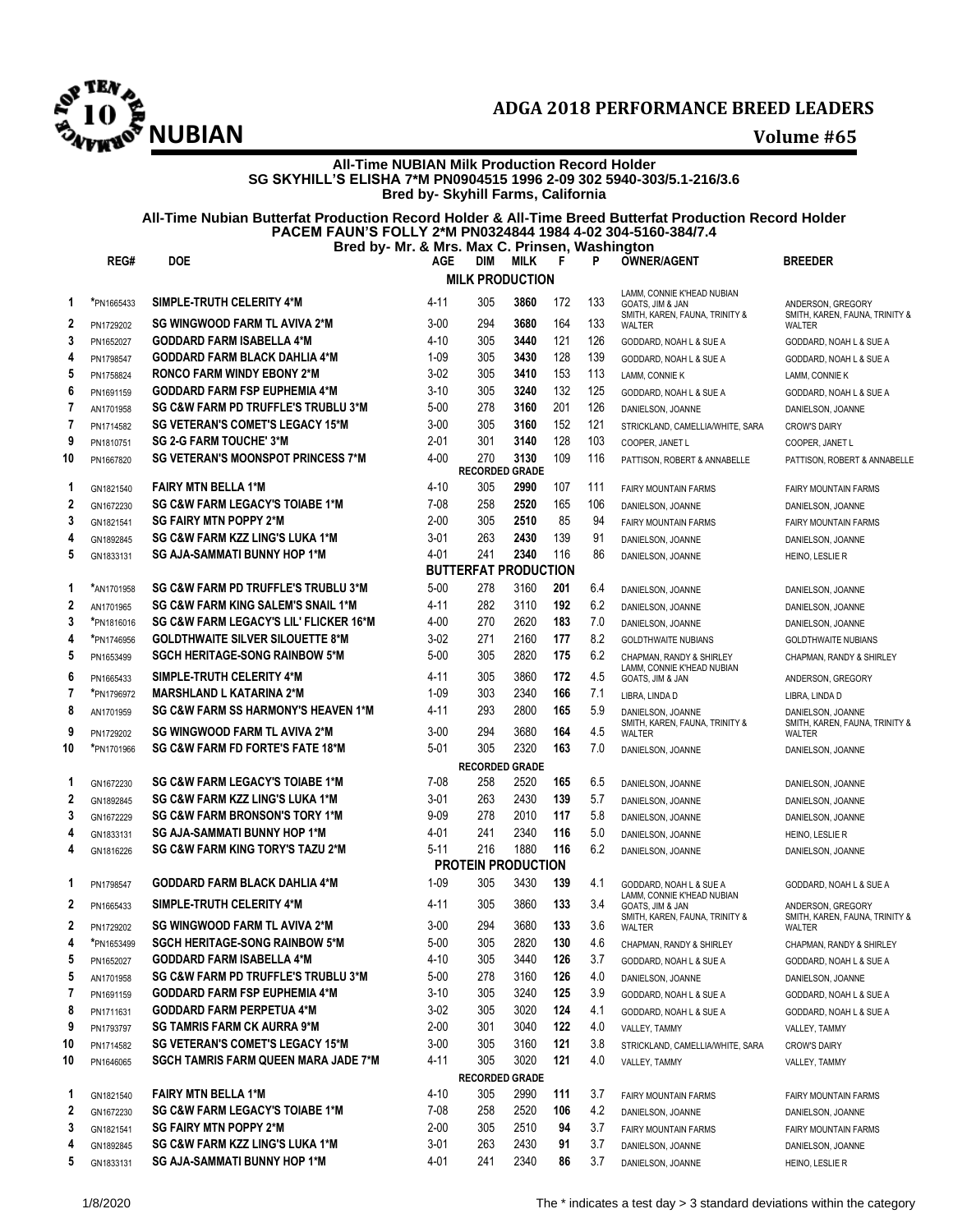

### **All-Time OBERHASLI Milk & Butterfat Production Record Holder SGCH CATOICO SUMMER STORN 4\*M PB0935588 1997 3-00 304 4665-234/5.0-135/2.9 Bred by- Sam Midkiff, Texas**

|                | REG#       | <b>DOE</b>                                   | AGE      | DIM                   | <b>MILK</b>                 | F   | P   | <b>OWNER/AGENT</b>      | <b>BREEDER</b>          |
|----------------|------------|----------------------------------------------|----------|-----------------------|-----------------------------|-----|-----|-------------------------|-------------------------|
|                |            |                                              |          |                       | <b>MILK PRODUCTION</b>      |     |     |                         |                         |
| 1              | AB1671692  | <b>SGCH BAY HOLLOW FARM POLINA 12*M</b>      | $4 - 00$ | 305                   | 3680                        | 134 | 116 | <b>GRINER, BONNIE</b>   | <b>GRINER, BONNIE</b>   |
| $\mathbf 2$    | AB1779526  | <b>SG OBER-RIDGE GRETCHEN 5*M</b>            | $1 - 11$ | 305                   | 3120                        | 105 | 92  | FUNK, NATHAN & JENNIFER | HOLDRIDGE, PAIGE        |
| 3              | AB1848191  | SWEET NIGHTINGALE LF MANIA 8*M               | $2 - 00$ | 305                   | 3080                        | 93  | 90  | NIGHTINGALE, STEVE      | FRIEDBERG, SHANNON      |
| 4              | AB1834793  | <b>HAYCREEKS RESOLUTE SHUFFLE 5*M</b>        | $1 - 09$ | 305                   | 3030                        | 104 | 93  | ALLEN, MORGAN           | ALLEN, MORGAN           |
| 5              | AB1687983  | <b>SGCH HEAVEN'S HOLLOW SHAYNA 7*M</b>       | $3 - 10$ | 305                   | 3020                        | 114 | 102 | THOMAS WHOMBLE, JILL    | THOMAS WHOMBLE, JILL    |
| 6              | AB1680430  | <b>SG SWEET NIGHTINGALE CEE ZOLA 1*M</b>     | $4 - 02$ | 284                   | 3000                        | 98  | 79  | FRIEDBERG, SHANNON      | FRIEDBERG, SHANNON      |
| 7              | AB1665199  | <b>SGCH VANJUST LBB ELDERFLOWER 8*M</b>      | $4 - 00$ | 304                   | 2890                        | 107 | 88  | SCHMIDT, CORDULA        | GIACHINO, BRANDI C      |
| 8              | AB1546147  | <b>SGCH VANJUST TA BRAMBLE 3*M</b>           | $6 - 11$ | 305                   | 2850                        | 99  | 77  | GIACHINO, BRANDI C      | GIACHINO, BRANDI C      |
| 8              | AB1677483  | <b>SGCH LUNAWOODS ESTHER 1*M</b>             | $3 - 11$ | 301                   | 2850                        | 84  | 76  | MARRO, ANN              | THOMPSON, PATRICIA A    |
| 10             | AB1788190  | <b>SWEET NIGHTINGALE LF CHAOS 8*M</b>        | $2 - 00$ | 305                   | 2820                        | 82  | 75  | FRIEDBERG, SHANNON      | FRIEDBERG, SHANNON      |
|                |            |                                              |          | <b>RECORDED GRADE</b> |                             |     |     |                         |                         |
| 1              | GB1751846  | <b>BOTTOMHILL LIT KENDYL 2*M</b>             | $2 - 11$ | 305                   | 2010                        | 50  | 51  | FINEFIELD, KATE         | <b>BOTTOM HILL FARM</b> |
|                |            |                                              |          |                       | <b>BUTTERFAT PRODUCTION</b> |     |     |                         |                         |
| 1              | *AB1728288 | <b>SGCH HEAVEN'S HOLLOW LINDOR 6*M</b>       | $2 - 11$ | 305                   | 2640                        | 136 | 5.2 | THOMAS WHOMBLE, JILL    | THOMAS WHOMBLE, JILL    |
| $\mathbf 2$    | AB1671692  | <b>SGCH BAY HOLLOW FARM POLINA 12*M</b>      | $4 - 00$ | 305                   | 3680                        | 134 | 3.6 | <b>GRINER, BONNIE</b>   | <b>GRINER, BONNIE</b>   |
| 2              | *AB1782971 | <b>GCH HEAVEN'S HOLLOW THE SHULAMITE 6*M</b> | $1 - 11$ | 298                   | 2680                        | 134 | 5.0 | THOMAS WHOMBLE, JILL    | THOMAS WHOMBLE, JILL    |
| 4              | *AB1597748 | <b>SGCH NEW DREAMS CB MOCHAS RAJAH 4*M</b>   | $5 - 11$ | 209                   | 2020                        | 125 | 6.2 | PAULSEN, RUSSELL        | OKESON, MEGAN J         |
| 5              | AB1775974  | <b>SG HAYCREEKS SANDMAN TAYLOR 9*M</b>       | $1 - 11$ | 304                   | 2490                        | 121 | 4.9 | ALLEN, MORGAN           | ALLEN, MORGAN           |
| 6              | AB1746913  | <b>SGCH HAYCREEKS SOLUTION TARYN 8*M</b>     | $2 - 10$ | 300                   | 2460                        | 117 | 4.8 | ALLEN, MORGAN           | ALLEN, MORGAN           |
| 7              | AB1643684  | <b>GCH HEAVEN'S HOLLOW SHYLAH 7*M</b>        | $4 - 10$ | 291                   | 2340                        | 115 | 4.9 | THOMAS WHOMBLE, JILL    | THOMAS WHOMBLE, JILL    |
| 8              | AB1687983  | <b>GCH HEAVEN'S HOLLOW SHAYNA 7*M</b>        | $3 - 10$ | 305                   | 3020                        | 114 | 3.8 | THOMAS WHOMBLE, JILL    | THOMAS WHOMBLE, JILL    |
| 9              | AB1792818  | <b>GCH HAYCREEKS SOLUTION SWEET TEA 5*M</b>  | $1 - 11$ | 301                   | 2390                        | 109 | 4.6 | ALLEN. MORGAN           | ALLEN, MORGAN           |
| 10             | AB1665199  | <b>SGCH VANJUST LBB ELDERFLOWER 8*M</b>      | $4 - 00$ | 304                   | 2890                        | 107 | 3.7 | GIACHINO, BRANDI C      | GIACHINO, BRANDI C      |
|                |            |                                              |          | <b>RECORDED GRADE</b> | None Qualifying for 2018    |     |     |                         |                         |
|                |            |                                              |          |                       | <b>PROTEIN PRODUCTION</b>   |     |     |                         |                         |
| 1              | AB1671692  | <b>SGCH BAY HOLLOW FARM POLINA 12*M</b>      | $4 - 00$ | 305                   | 3680                        | 116 | 3.2 | <b>GRINER, BONNIE</b>   | <b>GRINER, BONNIE</b>   |
| $\mathbf 2$    | AB1687983  | <b>GCH HEAVEN'S HOLLOW SHAYNA 7*M</b>        | $3 - 10$ | 305                   | 3020                        | 102 | 3.4 | THOMAS WHOMBLE, JILL    | THOMAS WHOMBLE, JILL    |
| 3              | AB1782971  | <b>GCH HEAVEN'S HOLLOW THE SHULAMITE 6*M</b> | $1 - 11$ | 298                   | 2680                        | 94  | 3.5 | THOMAS WHOMBLE, JILL    | THOMAS WHOMBLE, JILL    |
| 4              | AB1834793  | <b>HAYCREEKS RESOLUTE SHUFFLE 5*M</b>        | $1 - 09$ | 305                   | 3030                        | 93  | 3.1 | ALLEN, MORGAN           | ALLEN, MORGAN           |
| 4              | AB1775974  | <b>SG HAYCREEKS SANDMAN TAYLOR 9*M</b>       | $1 - 11$ | 304                   | 2490                        | 93  | 3.7 | ALLEN, MORGAN           | ALLEN, MORGAN           |
| 6              | AB1779526  | <b>SG OBER-RIDGE GRETCHEN 5*M</b>            | $1 - 11$ | 305                   | 3120                        | 92  | 2.9 | FUNK, NATHAN & JENNIFER | FUNK, NATHAN & JENNIFER |
| $\overline{7}$ | AB1728288  | <b>SGCH HEAVEN'S HOLLOW LINDOR 6*M</b>       | $2 - 11$ | 305                   | 2640                        | 91  | 3.4 | THOMAS WHOMBLE, JILL    | THOMAS WHOMBLE, JILL    |
| 8              | AB1848191  | <b>SWEET NIGHTINGALE LF MANIA 8*M</b>        | $2 - 00$ | 305                   | 3080                        | 90  | 2.9 | NIGHTINGALE, STEVE      | NIGHTINGALE, STEVE      |
| 9              | AB1665199  | <b>SGCH VANJUST LBB ELDERFLOWER 8*M</b>      | $4 - 00$ | 304                   | 2890                        | 88  | 3.0 | GIACHINO, BRANDI C      | GIACHINO, BRANDI C      |
| 10             | AB1746913  | <b>SGCH HAYCREEKS SOLUTION TARYN 8*M</b>     | $2 - 10$ | 300                   | 2460                        | 85  | 3.5 | ALLEN, MORGAN           | ALLEN, MORGAN           |
|                |            |                                              |          | <b>RECORDED GRADE</b> |                             |     |     |                         |                         |
| $\mathbf 1$    | GB1751846  | <b>BOTTOMHILL LIT KENDYL 2*M</b>             | $2 - 11$ | 305                   | 2010                        | 51  | 2.5 | FINEFIELD, KATE         | <b>BOTTOM HILL FARM</b> |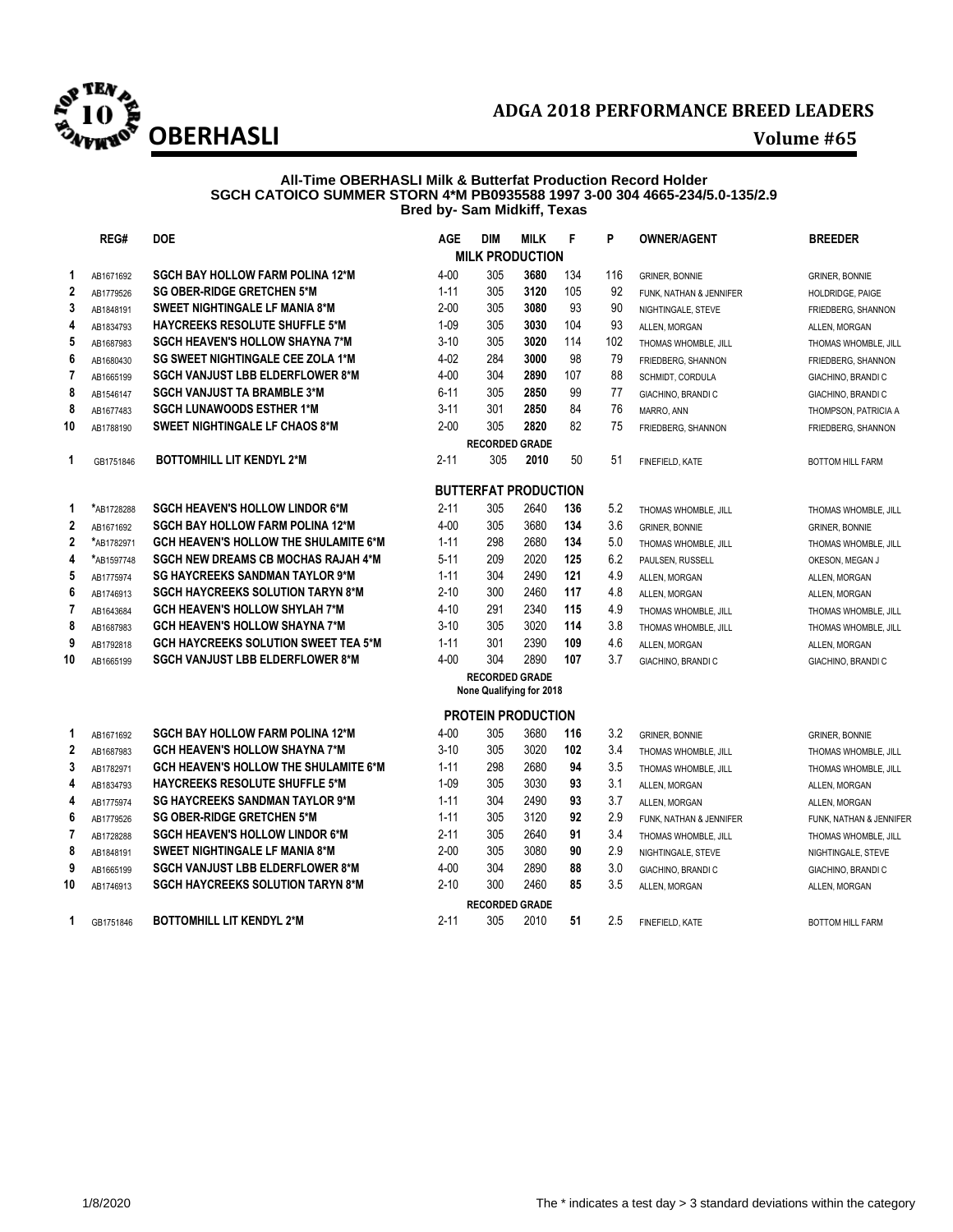

# **All-Time SAANEN Milk Production Record Holder JC-REED'S CLOVERHOOF HALEY 2\*M AS0894085 1997 4-00 305 6571-168/2.6-162/2.5 Bred by- John & Colleen Reed, Oregon**

### **All-Time SAANEN Butterfat Production Record Holder SGCH LION'S GATE WMV AFGANISTAN 7\*M AS1440547 2011 3-01 305 6080-255/4.2-193/3.2 Bred by- Paul & Charity Green, Wyoming**

|                | REG#       | <b>DOE</b>                                | <b>AGE</b> | <b>DIM</b>                  | <b>MILK</b> | F   | P   | <b>OWNER/AGENT</b>           | <b>BREEDER</b>               |
|----------------|------------|-------------------------------------------|------------|-----------------------------|-------------|-----|-----|------------------------------|------------------------------|
|                |            |                                           |            | <b>MILK PRODUCTION</b>      |             |     |     |                              |                              |
| 1              | *AS1727182 | <b>SGCH TALACHE 'S HADAR 7*M</b>          | $3 - 01$   | 305                         | 5750        | 228 | 169 | LLOYD, SHANNAN               | LLOYD, SHANNAN               |
| $\overline{2}$ | *AS1723251 | <b>BETHEL PAR RELAY RACER 5*M</b>         | 4-10       | 305                         | 5170        | 167 | 149 | HOSTETLER, MARK & GWEN       | HOSTETLER, MARK & GWEN       |
| 3              | *AS1756584 | <b>SG SHERRY'S SECRET TAIGA 12*M</b>      | $2 - 09$   | 305                         | 4990        | 171 | 144 | PANUSKA, SHERRY              | PANUSKA, SHERRY              |
| 4              | AS1628379  | <b>GCH TALACHE 'S HALONA 7*M</b>          | $5 - 01$   | 305                         | 4960        | 183 | 158 | LLOYD, SHANNAN               | LLOYD, SHANNAN               |
| 5              | AS1727768  | <b>SG SHERRY'S SUV MAGPIE 11*M</b>        | $2 - 10$   | 305                         | 4800        | 128 | 119 | PANUSKA, SHERRY              | PANUSKA, SHERRY              |
| 6              | AS1607100  | SG SHERRY'S HOT INEZ 11*M                 | 5-11       | 305                         | 4700        | 125 | 113 | PANUSKA, SHERRY              | PANUSKA, SHERRY              |
| 7              | AS1720158  | <b>LINDEN ACRES SPIRIT 10*M</b>           | $3-00$     | 305                         | 4650        | 141 | 130 | PRIGGE, CAREY & TERRI        | PRIGGE, CAREY & TERRI        |
| 8              | AS1646135  | <b>SG SHERRY'S SUV FIONA 10*M</b>         | 4-08       | 305                         | 4630        | 141 | 116 | PANUSKA, SHERRY              | PANUSKA, SHERRY              |
| 9              | AS1603848  | <b>SG SHERRY'S SUV CHIPOTLE 13*M</b>      | $5 - 10$   | 305                         | 4580        | 138 | 110 | PANUSKA, SHERRY              | PANUSKA, SHERRY              |
| 10             | AS1687686  | <b>SG LION'S GATE LOVELY JASMINE 7*M</b>  | 4-01       | 305                         | 4490        | 157 | 117 | WILLIAMS, BRETT & ANGELA     | WILLIAMS, BRETT & ANGELA     |
|                |            |                                           |            | <b>RECORDED GRADE</b>       |             |     |     |                              |                              |
| 1              | GS1746190  | <b>2 CREEKS ASIA 2*M</b>                  | 4-00       | 305                         | 5150        | 159 | 141 | ELLINGHUYSEN, TAD & MICHELLE | ELLINGHUYSEN, TAD & MICHELLE |
| $\mathbf{2}$   | GS1676493  | <b>SATORI'S TOPHER'S ELECTRA 3*M</b>      | $3 - 11$   | 305                         | 3810        | 120 | 114 | GREGG, ANGELIA               | GREGG, ANGELIA               |
| 3              | GS1770247  | <b>SG CAPRIKORN ECLIPSE HILEX 11*M</b>    | $2 - 00$   | 305                         | 3560        | 129 | 115 | CAPRIKORN FARMS, LLC         | CAPRIKORN FARMS, LLC         |
| 4              | GS1618578  | <b>SGCH CAPRIKORN UNKNOWN BILEX 10*M</b>  | $7 - 00$   | 305                         | 3020        | 105 | 95  | CAPRIKORN FARMS, LLC         | CAPRIKORN FARMS, LLC         |
| 5              | GS1823838  | <b>2 CREEKS TAYLOR 2*M</b>                | $1 - 11$   | 288                         | 2840        | 82  | 81  | ELLINGHUYSEN, TAD & MICHELLE | ELLINGHUYSEN, TAD & MICHELLE |
|                |            |                                           |            | <b>BUTTERFAT PRODUCTION</b> |             |     |     |                              |                              |
| 1              | AS1727182  | <b>SGCH TALACHE 'S HADAR 7*M</b>          | 3-01       | 305                         | 5750        | 228 | 4.0 | LLOYD, SHANNAN               | LLOYD, SHANNAN               |
| 2              | AS1628379  | <b>GCH TALACHE 'S HALONA 7*M</b>          | 5-01       | 305                         | 4960        | 183 | 3.7 | LLOYD, SHANNAN               | LLOYD, SHANNAN               |
| 3              | *AS1669827 | SGCH JEN-MAE-KA KIDS SECRETS 2*M          | $3 - 11$   | 228                         | 3600        | 173 | 4.8 | LAWRENCE, JENNIFER LYNN      | LAWRENCE, JENNIFER LYNN      |
| 3              | *AS1781504 | SG GROW4LIFE LIGHT TO MALAYSIA 8*M        | $1 - 11$   | 305                         | 3520        | 173 | 4.9 | WILLIAMS, BRETT & ANGELA     | WILLIAMS, BRETT & ANGELA     |
| 5              | AS1756584  | <b>SG SHERRY'S SECRET TAIGA 12*M</b>      | $2 - 09$   | 305                         | 4990        | 171 | 3.4 | PANUSKA, SHERRY              | WILLIAMS, BRETT & ANGELA     |
| 6              | AS1723251  | <b>BETHEL PAR RELAY RACER 5*M</b>         | 4-10       | 305                         | 5170        | 167 | 3.2 | HOSTETLER, MARK & GWEN       | PANUSKA, SHERRY              |
| 7              | AS1684749  | <b>SGCH WHEY-TO-GO TINUVIEL 2*M</b>       | 4-01       | 305                         | 3490        | 166 | 4.8 | O'CONNOR, RITA MAE           | O'CONNOR, RITA MAE           |
| 8              | AS1724040  | <b>SG SHERRY'S MC LEEANN 10*M</b>         | $3-04$     | 285                         | 4250        | 165 | 3.9 | PANUSKA, SHERRY              | PANUSKA, SHERRY              |
| 9              | AS1687690  | <b>SG LION'S GATE ZINNIA 7*M</b>          | 4-00       | 305                         | 3920        | 164 | 4.2 | WILLIAMS, BRETT & ANGELA     | WILLIAMS, BRETT & ANGELA     |
| 10             | AS1750557  | <b>SGCH GROW4LIFE KECHI'S KIWI 7*M</b>    | $2 - 10$   | 305                         | 3970        | 163 | 4.1 | WILLIAMS, BRETT & ANGELA     | WILLIAMS, BRETT & ANGELA     |
|                |            |                                           |            | <b>RECORDED GRADE</b>       |             |     |     |                              |                              |
| 1              | GS1746190  | 2 CREEKS ASIA 2*M                         | 4-00       | 305                         | 5150        | 159 | 3.1 | ELLINGHUYSEN, TAD & MICHELLE | ELLINGHUYSEN, TAD & MICHELLE |
| 2              | GS1770247  | <b>SG CAPRIKORN ECLIPSE HILEX 11*M</b>    | $2 - 00$   | 305                         | 3560        | 129 | 3.6 | CAPRIKORN FARMS, LLC         | CAPRIKORN FARMS, LLC         |
| 3              | GS1676493  | <b>SATORI'S TOPHER'S ELECTRA 3*M</b>      | 3-11       | 305                         | 3810        | 120 | 3.1 | <b>GREGG, ANGELIA</b>        | <b>GREGG, ANGELIA</b>        |
| 4              | GS1618578  | <b>SGCH CAPRIKORN UNKNOWN BILEX 10*M</b>  | $7 - 00$   | 305                         | 3020        | 105 | 3.5 | CAPRIKORN FARMS, LLC         | CAPRIKORN FARMS, LLC         |
| 5              | GS1639512  | <b>GCH HOPS N LOPS FROM THE ASHES 2*M</b> | $4 - 10$   | 230                         | 2620        | 89  | 3.4 | TOY, GRACE E                 | TOY, GRACE E                 |
|                |            |                                           |            | <b>PROTEIN PRODUCTION</b>   |             |     |     |                              |                              |
| 1              | AS1727182  | <b>SGCH TALACHE 'S HADAR 7*M</b>          | $3 - 01$   | 305                         | 5750        | 169 | 2.9 | LLOYD, SHANNAN               | LLOYD, SHANNAN               |
| 2              | *AS1628379 | <b>GCH TALACHE 'S HALONA 7*M</b>          | 5-01       | 305                         | 4960        | 158 | 3.2 | LLOYD, SHANNAN               | LLOYD, SHANNAN               |
| 3              | AS1723251  | <b>BETHEL PAR RELAY RACER 5*M</b>         | 4-10       | 305                         | 5170        | 149 | 2.9 | HOSTETLER, MARK & GWEN       | HOSTETLER, MARK & GWEN       |
| 4              | AS1756584  | <b>SG SHERRY'S SECRET TAIGA 12*M</b>      | $2 - 09$   | 305                         | 4990        | 144 | 2.9 | PANUSKA, SHERRY              | PANUSKA, SHERRY              |
| 5              | AS1764765  | <b>SG CAPRIKORN FRA HULA 4*M</b>          | $1 - 11$   | 305                         | 4340        | 132 | 3.0 | CAPRIKORN FARMS, LLC         | CAPRIKORN FARMS, LLC         |
| 6              | AS1720158  | LINDEN ACRES SPIRIT 10*M                  | $3-00$     | 305                         | 4650        | 130 | 2.8 | PRIGGE, CAREY & TERRI        | PRIGGE, CAREY & TERRI        |
| 7              | AS1725291  | <b>SGCH TEMPO PASSA ELENTERA 11*M</b>     | $2 - 11$   | 305                         | 4280        | 129 | 3.0 | ACTON DVM, LAUREN L          | ACTON DVM, LAUREN L          |
| 7              | *AS1730328 | <b>SGCH COMPANEROS MADRONE PEARL 11*M</b> | 4-01       | 305                         | 3460        | 129 | 3.7 | COMPANEROS DAIRY GOATS       | COMPANEROS DAIRY GOATS       |
| 9              | AS1716018  | <b>SG TEMPO PASSA LIRA 10*M</b>           | $2 - 10$   | 305                         | 4420        | 127 | 2.9 | ACTON DVM, LAUREN L          | ACTON DVM, LAUREN L          |
| 9              | AS1724582  | <b>SGCH TEMPO PASSA ELENTAVI 11*M</b>     | $2 - 11$   | 305                         | 4170        | 127 | 3.0 | ACTON DVM, LAUREN L          | ACTON DVM, LAUREN L          |
|                |            |                                           |            | <b>RECORDED GRADE</b>       |             |     |     |                              |                              |
| 1              | GS1746190  | 2 CREEKS ASIA 2*M                         | 4-00       | 305                         | 5150        | 141 | 2.7 | ELLINGHUYSEN, TAD & MICHELLE | ELLINGHUYSEN, TAD & MICHELLE |
| $\mathbf{2}$   | GS1770247  | <b>SG CAPRIKORN ECLIPSE HILEX 11*M</b>    | $2 - 00$   | 305                         | 3560        | 115 | 3.2 | CAPRIKORN FARMS, LLC         | CAPRIKORN FARMS, LLC         |
| 3              | GS1676493  | <b>SATORI'S TOPHER'S ELECTRA 3*M</b>      | 3-11       | 305                         | 3810        | 114 | 3.0 | GREGG, ANGELIA               | GREGG, ANGELIA               |
| 4              | GS1618578  | <b>SGCH CAPRIKORN UNKNOWN BILEX 10*M</b>  | $7 - 00$   | 305                         | 3020        | 95  | 3.1 | CAPRIKORN FARMS, LLC         | CAPRIKORN FARMS, LLC         |
| 5              | GS1823838  | <b>2 CREEKS TAYLOR 2*M</b>                | $1 - 11$   | 288                         | 2840        | 81  | 2.9 | ELLINGHUYSEN, TAD & MICHELLE | ELLINGHUYSEN, TAD & MICHELLE |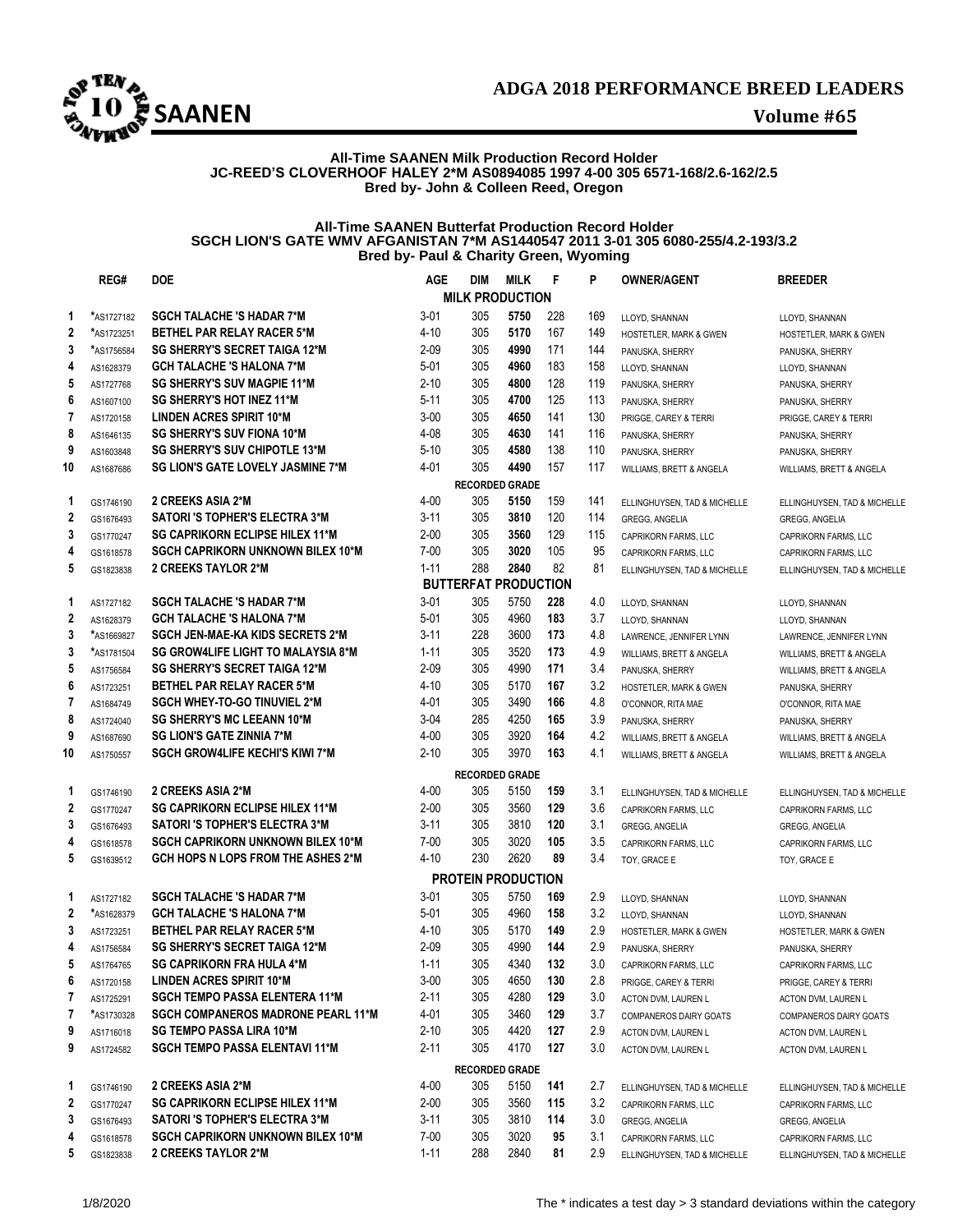

# **All-Time SABLE Milk Production Record Holder SGCH KLISSE'S KOOH FIFTH AVENUE 11\*M AC1602968 2016 3-11 305 5870-217/3.7-148/2.5 Bred by- Klisse Foster, Indiana**

### **All-Time SABLE Butterfat Production Record Holder SGCH KLISSE'S KOOH FIFTH AVENUE 11\*M AC1602968 2016 3-11 305 5870-217/3.7-148/2.5 Bred by- Klisse Foster, Indiana**

|                | REG#      | <b>DOE</b>                                    | <b>AGE</b> | <b>DIM</b>                  | <b>MILK</b>           | F   | P   | <b>OWNER/AGENT</b>       | <b>BREEDER</b>        |
|----------------|-----------|-----------------------------------------------|------------|-----------------------------|-----------------------|-----|-----|--------------------------|-----------------------|
|                |           |                                               |            | <b>MILK PRODUCTION</b>      |                       |     |     |                          |                       |
| 1              | AC1680224 | <b>GCH KLISSE'S KOOH HULDAH 4*M</b>           | $3 - 11$   | 292                         | 3870                  | 145 | 110 | JODLOWSKI, ED            | FOSTER, CARY          |
| $\mathbf 2$    | AC1707010 | <b>SGCH TALACHE 'S FINAL CHANCE 2*M</b>       | $3 - 11$   | 305                         | 3760                  | 118 | 125 | LLOYD, SHANNAN           | LLOYD, SHANNAN        |
| 3              | AC1743365 | <b>SGCH KLISSE'S KPHO POWERHOUSE BAR 12*M</b> | $3-10$     | 305                         | 3600                  | 130 | 98  | FOSTER, KLISSE           | FOSTER, KLISSE        |
| 4              | PC1727200 | <b>GCH TALACHE 'S FREYA 13*M</b>              | $3 - 00$   | 305                         | 3540                  | 98  | 107 | <b>BOLING, SHANNON E</b> | LLOYD, SHANNAN        |
| 5              | AC1723812 | <b>GCH JOASH JCB MOCHABERRY 8*M</b>           | $2 - 10$   | 293                         | 3400                  | 108 | 95  | JODLOWSKI, ED            | HAUSMAN, ELSIE K      |
| 6              | AC1743248 | <b>GCH KLISSE'S KDC ANDREW 2*M</b>            | $2 - 11$   | 287                         | 3380                  | 117 | 95  | FOSTER, KLISSE           | <b>FOSTER, KLISSE</b> |
| $\overline{7}$ | AC1794759 | <b>TALACHE 'S FISSEHA 2*M</b>                 | $2 - 00$   | 305                         | 3300                  | 90  | 110 | LLOYD, SHANNAN           | LLOYD, SHANNAN        |
| 8              | AC1771648 | KICKAPOO-VALLEY KMOH HALIBERRY 9*M            | $2 - 00$   | 293                         | 3260                  | 136 | 94  | JODLOWSKI, ED            | JODLOWSKI, CAMERON    |
| 9              | PC1803894 | <b>SG SHERRY'S A CHAR 14*M</b>                | $2 - 00$   | 305                         | 3150                  | 114 | 93  | PANUSKA, SHERRY          | PANUSKA, SHERRY       |
| 10             | AC1607113 | <b>SGCH SHERRY'S TZAVIER SCORCH 13*M</b>      | $5 - 09$   | 295                         | 3090                  | 115 | 87  | PANUSKA, SHERRY          | PANUSKA, SHERRY       |
|                |           |                                               |            |                             | <b>RECORDED GRADE</b> |     |     |                          |                       |
| 1              | GC1826993 | <b>GOATROPER FARMS PHOENIX 1*M</b>            | $4 - 02$   | 305                         | 1810                  | 74  | 61  | FINEFIELD, KATE          | FINEFIELD, KATE       |
|                |           |                                               |            | <b>BUTTERFAT PRODUCTION</b> |                       |     |     |                          |                       |
| 1              | AC1680224 | <b>GCH KLISSE'S KOOH HULDAH 4*M</b>           | $3 - 11$   | 292                         | 3870                  | 145 | 3.7 | JODLOWSKI, ED            | FOSTER, CARY          |
| $\mathbf 2$    | AC1771648 | KICKAPOO-VALLEY KMOH HALIBERRY 9*M            | $2 - 00$   | 293                         | 3260                  | 136 | 4.2 | JODLOWSKI, ED            | JODLOWSKI, CAMERON    |
| 3              | AC1743365 | <b>GCH KLISSE'S KPHO POWERHOUSE BAR 12*M</b>  | $3 - 10$   | 305                         | 3600                  | 130 | 3.6 | FOSTER, KLISSE           | <b>FOSTER, KLISSE</b> |
| 4              | AC1707010 | <b>SGCH TALACHE 'S FINAL CHANCE 2*M</b>       | $3 - 11$   | 305                         | 3760                  | 118 | 3.1 | LLOYD, SHANNAN           | LLOYD, SHANNAN        |
| 5              | AC1743248 | <b>GCH KLISSE'S KDC ANDREW 2*M</b>            | $2 - 11$   | 287                         | 3380                  | 117 | 3.5 | FOSTER, KLISSE           | FOSTER, KLISSE        |
| 6              | AC1607113 | <b>SGCH SHERRY'S TZAVIER SCORCH 13*M</b>      | $5 - 09$   | 295                         | 3090                  | 115 | 3.7 | PANUSKA, SHERRY          | PANUSKA, SHERRY       |
| $\overline{7}$ | PC1803894 | <b>SG SHERRY'S A CHAR 14*M</b>                | $2 - 00$   | 305                         | 3150                  | 114 | 3.6 | PANUSKA, SHERRY          | PANUSKA, SHERRY       |
| 8              | AC1723812 | <b>GCH JOASH JCB MOCHABERRY 8*M</b>           | $2 - 10$   | 293                         | 3400                  | 108 | 3.2 | JODLOWSKI, ED            | HAUSMAN, ELSIE K      |
| 9              | PC1727200 | <b>GCH TALACHE 'S FREYA 13*M</b>              | $3 - 00$   | 305                         | 3540                  | 98  | 2.8 | <b>BOLING, SHANNON E</b> | LLOYD, SHANNAN        |
| 10             | AC1682379 | <b>SGCH KLISSE'S NSNN VALOR OF HOPE 7*M</b>   | $3 - 11$   | 219                         | 2860                  | 96  | 3.4 | <b>FOSTER, ELSIE R</b>   | FOSTER, ELSIE R       |
|                |           |                                               |            |                             | <b>RECORDED GRADE</b> |     |     |                          |                       |
| 1              | GC1826993 | <b>GOATROPER FARMS PHOENIX 1*M</b>            | $4 - 02$   | 305                         | 1810                  | 74  | 4.1 | FINEFIELD, KATE          | FINEFIELD, KATE       |
|                |           |                                               |            | <b>PROTEIN PRODUCTION</b>   |                       |     |     |                          |                       |
| 1              | AC1707010 | <b>SGCH TALACHE 'S FINAL CHANCE 2*M</b>       | $3 - 11$   | 305                         | 3760                  | 125 | 3.3 | LLOYD, SHANNAN           | LLOYD, SHANNAN        |
| $\mathbf{2}$   | AC1680224 | <b>GCH KLISSE'S KOOH HULDAH 4*M</b>           | $3 - 11$   | 292                         | 3870                  | 110 | 2.8 | JODLOWSKI, ED            | FOSTER, CARY          |
| $\mathbf 2$    | AC1794759 | TALACHE 'S FISSEHA 2*M                        | $2 - 00$   | 305                         | 3300                  | 110 | 3.3 | LLOYD, SHANNAN           | LLOYD, SHANNAN        |
| 4              | PC1727200 | <b>GCH TALACHE 'S FREYA 13*M</b>              | $3 - 00$   | 305                         | 3540                  | 107 | 3.0 | <b>BOLING, SHANNON E</b> | LLOYD, SHANNAN        |
| 5              | AC1743365 | <b>GCH KLISSE'S KPHO POWERHOUSE BAR 12*M</b>  | $3-10$     | 305                         | 3600                  | 98  | 2.7 | FOSTER, KLISSE           | FOSTER, KLISSE        |
| 6              | AC1723812 | <b>GCH JOASH JCB MOCHABERRY 8*M</b>           | $2 - 10$   | 293                         | 3400                  | 95  | 2.8 | JODLOWSKI, ED            | HAUSMAN, ELSIE K      |
| 6              | AC1743248 | <b>GCH KLISSE'S KDC ANDREW 2*M</b>            | $2 - 11$   | 287                         | 3380                  | 95  | 2.8 | FOSTER, KLISSE           | <b>FOSTER, KLISSE</b> |
| 8              | AC1771648 | KICKAPOO-VALLEY KMOH HALIBERRY 9*M            | $2 - 00$   | 293                         | 3260                  | 94  | 2.9 | JODLOWSKI, ED            | JODLOWSKI, CAMERON    |
| 9              | PC1803894 | <b>SG SHERRY'S A CHAR 14*M</b>                | $2 - 00$   | 305                         | 3150                  | 93  | 3.0 | PANUSKA, SHERRY          | PANUSKA, SHERRY       |
| 10             | AC1607113 | <b>SGCH SHERRY'S TZAVIER SCORCH 13*M</b>      | $5 - 09$   | 295                         | 3090                  | 87  | 2.8 | PANUSKA, SHERRY          | PANUSKA, SHERRY       |
|                |           |                                               |            |                             | <b>RECORDED GRADE</b> |     |     |                          |                       |
| 1              | GC1826993 | <b>GOATROPER FARMS PHOENIX 1*M</b>            | 4-02       | 305                         | 1810                  | 61  | 3.4 | FINEFIELD, KATE          | FINEFIELD, KATE       |
|                |           |                                               |            |                             |                       |     |     |                          |                       |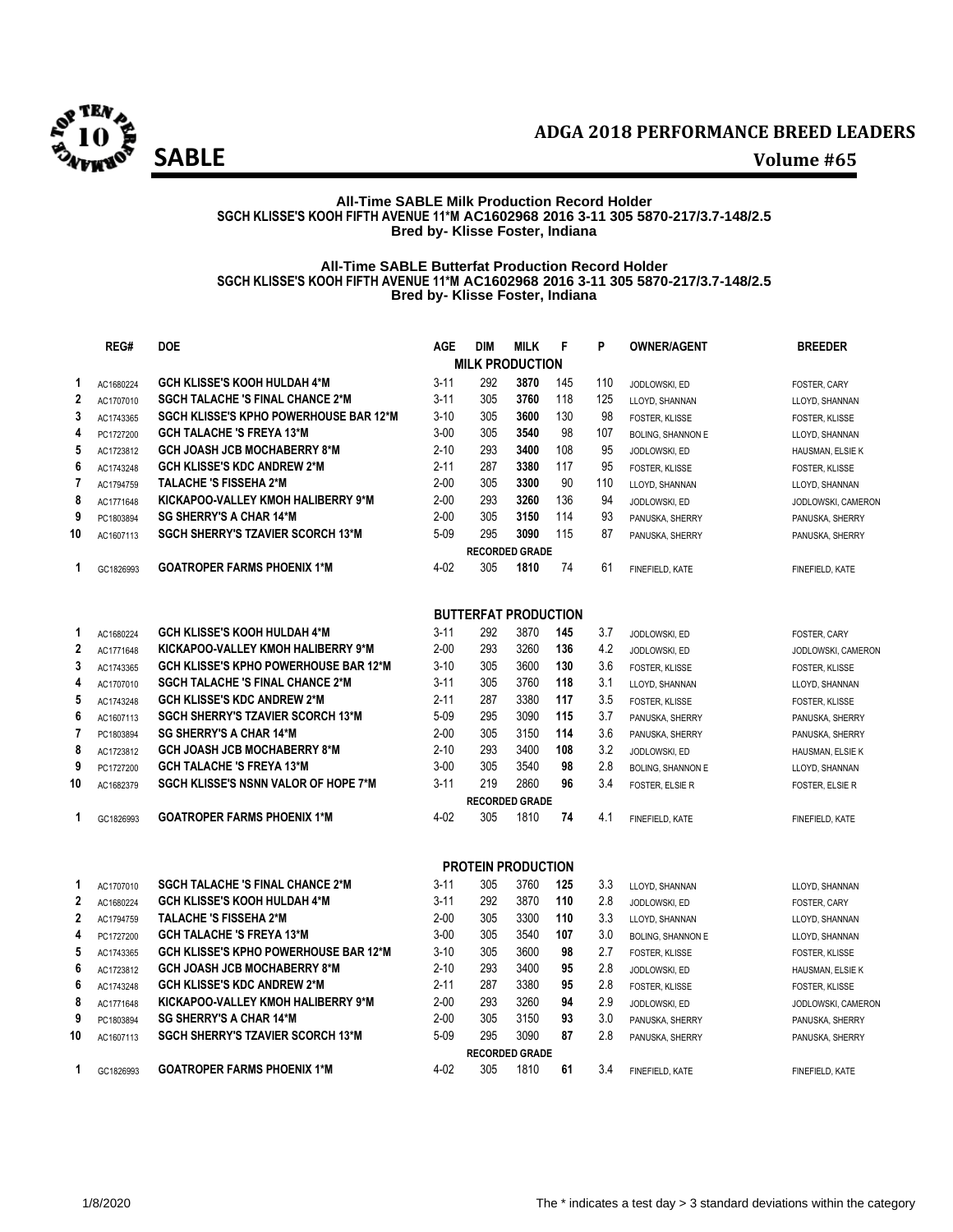

# **All-Time TOGGENBURG Milk & Butterfat Production Record Holder SGCH WESTERN-ACRES ZEPHYR ROSEMARY 4\*M AT0926741 1997 3-01 305 7965-312/3.9-240/3.0 Bred by- Katrina Kay Western, Texas**

|              | REG#      | <b>DOE</b>                                | <b>AGE</b> | <b>DIM</b> | <b>MILK</b>                                       | F   | P   | <b>OWNER/AGENT</b>     | <b>BREEDER</b>         |
|--------------|-----------|-------------------------------------------|------------|------------|---------------------------------------------------|-----|-----|------------------------|------------------------|
|              |           |                                           |            |            | <b>MILK PRODUCTION</b>                            |     |     |                        |                        |
|              | AT1684986 | <b>SG ROWE'S LEO ROSETTA 11*M</b>         | $3-10$     | 305        | 4460                                              | 122 | 120 | ROWE DVM, JOAN DEAN    | ROWE DVM, JOAN DEAN    |
| $\mathbf{2}$ | AT1801872 | <b>SGCH ROWE'S ROMANO FURY 11*M</b>       | $2 - 00$   | 305        | 4140                                              | 108 | 108 | ROWE DVM, JOAN DEAN    | ROWE DVM, JOAN DEAN    |
| 3            | AT1684984 | <b>GCH ROWE'S RIALTO FLORIBUNDA 10*M</b>  | $4 - 00$   | 305        | 4060                                              | 115 | 115 | ROWE DVM, JOAN DEAN    | ROWE DVM. JOAN DEAN    |
| 4            | AT1656456 | <b>GCH BAR XX TYLER ROXANNE 3*M</b>       | $4 - 11$   | 305        | 4000                                              | 125 | 100 | CARDOZA. JOHN & LESLIE | CARDOZA, RENEE         |
| 5            | AT1685526 | <b>GCH BAR XX ROSCOE OPRAH 6*M</b>        | $4 - 00$   | 305        | 3720                                              | 87  | 97  | CARDOZA, JOHN & LESLIE | CARDOZA, JOHN & LESLIE |
| 6            | PT1598311 | <b>SGCH COLLEGHENY-HILLS BURBERRY 1*M</b> | $6 - 00$   | 273        | 3700                                              | 136 | 98  | SNYDER, HELEN          | DUCHESS, VICTOR W      |
|              | AT1747915 | <b>SGCH BAR XX RIALTO FRESCA 10*M</b>     | $3 - 00$   | 305        | 3530                                              | 107 | 95  | CARDOZA, JOHN & LESLIE | CARDOZA, JOHN & LESLIE |
| 8            | AT1609825 | <b>GCH BAR XX RILEY DANIELLE 6*M</b>      | $5 - 11$   | 280        | 3390                                              | 101 | 84  | CARDOZA, JOHN & LESLIE | CARDOZA, RENEE         |
| 9            | AT1624493 | <b>GCH ROWE'S RIALTO FUCHSIA 10*M</b>     | $5 - 01$   | 305        | 3340                                              | 96  | 84  | ROWE DVM, JOAN DEAN    | ROWE DVM. JOAN DEAN    |
| 10           | AT1730456 | <b>GCH ROWE'S FROSTLINE FIONA II 10*M</b> | $3-01$     | 274        | 3220                                              | 73  | 87  | ROWE DVM, JOAN DEAN    | ROWE DVM, JOAN DEAN    |
|              |           |                                           |            |            | <b>RECORDED GRADE</b><br>None Qualifying for 2018 |     |     |                        |                        |

| PT1598311 | SGCH COLLEGHENT HILLS BURBERRT TIM       |
|-----------|------------------------------------------|
| AT1656456 | <b>GCH BAR XX TYLER ROXANNE 3*M</b>      |
| AT1684986 | SG ROWE'S LEO ROSETTA 11*M               |
| AT1684984 | <b>GCH ROWE'S RIALTO FLORIBUNDA 10*M</b> |
| AT1801872 | <b>SGCH ROWE'S ROMANO FURY 11*M</b>      |
| AT1747915 | <b>SGCH BAR XX RIALTO FRESCA 10*M</b>    |
| AT1730812 | <b>GCH BAR XX RIALTO ROSEMARY 3*M</b>    |
| AT1609825 | <b>GCH BAR XX RILEY DANIELLE 6*M</b>     |
| AT1624493 | <b>GCH ROWE'S RIALTO FUCHSIA 10*M</b>    |
|           | <b>DOME'S DOMANO A DOVIE 40tM</b>        |

|              | AT1684986 | <b>SG ROWE'S LEO ROSETTA 11*M</b>         | $3 - 10$ | 305 | 4460 | 120 | 2.7 | ROWE DVM, JOAN DEAN    | ROWE DVM, JOAN DEAN    |
|--------------|-----------|-------------------------------------------|----------|-----|------|-----|-----|------------------------|------------------------|
| $\mathbf{2}$ | AT1684984 | <b>GCH ROWE'S RIALTO FLORIBUNDA 10*M</b>  | $4 - 00$ | 305 | 4060 | 115 | 2.8 | ROWE DVM. JOAN DEAN    | ROWE DVM. JOAN DEAN    |
| 3            | AT1801872 | <b>SGCH ROWE'S ROMANO FURY 11*M</b>       | $2 - 00$ | 305 | 4140 | 108 | 2.6 | ROWE DVM, JOAN DEAN    | ROWE DVM. JOAN DEAN    |
| 4            | AT1656456 | <b>GCH BAR XX TYLER ROXANNE 3*M</b>       | 4-11     | 305 | 4000 | 100 | 2.5 | CARDOZA, JOHN & LESLIE | CARDOZA, RENEE         |
| 5            | PT1598311 | <b>SGCH COLLEGHENY-HILLS BURBERRY 1*M</b> | $6 - 00$ | 273 | 3700 | 98  | 2.6 | SNYDER. HELEN          | DUCHESS, VICTOR W      |
| 6            | AT1685526 | <b>GCH BAR XX ROSCOE OPRAH 6*M</b>        | $4 - 00$ | 305 | 3720 | 97  | 2.6 | CARDOZA. JOHN & LESLIE | CARDOZA, JOHN & LESLIE |
|              | AT1747915 | <b>SGCH BAR XX RIALTO FRESCA 10*M</b>     | $3 - 00$ | 305 | 3530 | 95  | 2.7 | CARDOZA. JOHN & LESLIE | CARDOZA, JOHN & LESLIE |
| 8            | AT1632082 | <b>GCH ROWE'S RIALTO REMEMBRANCE 9*M</b>  | $5 - 00$ | 291 | 3200 | 88  | 2.8 | ROWE DVM. JOAN DEAN    | ROWE DVM. JOAN DEAN    |
| 8            | AT1730812 | <b>GCH BAR XX RIALTO ROSEMARY 3*M</b>     | $3 - 00$ | 305 | 3190 | 88  | 2.8 | CARDOZA. JOHN & LESLIE | CARDOZA, JOHN & LESLIE |
| 10           | AT1730456 | <b>GCH ROWE'S FROSTLINE FIONA II 10*M</b> | $3 - 01$ | 274 | 3220 | 87  | 2.7 | ROWE DVM. JOAN DEAN    | ROWE DVM, JOAN DEAN    |
|              |           |                                           |          |     |      |     |     |                        |                        |

# **BUTTERFAT PRODUCTION**

| 10           | AT1801879 | <b>ROWE'S ROMANO A ROXIE 10*M</b>         | $2 - 01$ | 297 | 2920<br><b>RECORDED GRADE</b> | 95  | 3.3 | ROWE DVM, JOAN DEAN    | ROWE DVM. JOAN DEAN    |
|--------------|-----------|-------------------------------------------|----------|-----|-------------------------------|-----|-----|------------------------|------------------------|
| 9            | AT1624493 | <b>GCH ROWE'S RIALTO FUCHSIA 10*M</b>     | $5 - 01$ | 305 | 3340                          | 96  | 2.9 | ROWE DVM, JOAN DEAN    | ROWE DVM. JOAN DEAN    |
| 8            | AT1609825 | <b>GCH BAR XX RILEY DANIELLE 6*M</b>      | $5 - 11$ | 280 | 3390                          | 101 | 3.0 | CARDOZA. JOHN & LESLIE | CARDOZA, JOHN & LESLIE |
|              | AT1730812 | <b>GCH BAR XX RIALTO ROSEMARY 3*M</b>     | $3 - 00$ | 305 | 3190                          | 106 | 3.3 | CARDOZA, JOHN & LESLIE | CARDOZA, JOHN & LESLIE |
| 6.           | AT1747915 | <b>SGCH BAR XX RIALTO FRESCA 10*M</b>     | $3 - 00$ | 305 | 3530                          | 107 | 3.0 | CARDOZA, JOHN & LESLIE | CARDOZA, JOHN & LESLIE |
| 5.           | AT1801872 | <b>SGCH ROWE'S ROMANO FURY 11*M</b>       | $2 - 00$ | 305 | 4140                          | 108 | 2.6 | ROWE DVM, JOAN DEAN    | ROWE DVM. JOAN DEAN    |
| 4            | AT1684984 | <b>GCH ROWE'S RIALTO FLORIBUNDA 10*M</b>  | $4 - 00$ | 305 | 4060                          | 115 | 2.8 | ROWE DVM, JOAN DEAN    | ROWE DVM. JOAN DEAN    |
| 3            | AT1684986 | <b>SG ROWE'S LEO ROSETTA 11*M</b>         | $3-10$   | 305 | 4460                          | 122 | 2.7 | ROWE DVM, JOAN DEAN    | ROWE DVM. JOAN DEAN    |
| $\mathbf{2}$ | AT1656456 | <b>GCH BAR XX TYLER ROXANNE 3*M</b>       | $4 - 11$ | 305 | 4000                          | 125 | 3.1 | CARDOZA, JOHN & LESLIE | CARDOZA, RENEE         |
|              | PT1598311 | <b>SGCH COLLEGHENY-HILLS BURBERRY 1*M</b> |          | 273 | 3700                          | 136 | 3.7 | SNYDER, HELEN          | DUCHESS, VICTOR W      |
|              |           |                                           |          |     |                               |     |     |                        |                        |

# **PROTEIN PRODUCTION**

| 305                      | 4460 | 120 | 2.7                   | ROWE DVM, JOAN  |  |  |  |  |  |
|--------------------------|------|-----|-----------------------|-----------------|--|--|--|--|--|
| 305                      | 4060 | 115 | 2.8                   | ROWE DVM. JOAN  |  |  |  |  |  |
| 305                      | 4140 | 108 | 2.6                   | ROWE DVM, JOAN  |  |  |  |  |  |
| 305                      | 4000 | 100 | 2.5                   | CARDOZA, JOHN & |  |  |  |  |  |
| 273                      | 3700 | 98  | 2.6                   | SNYDER, HELEN   |  |  |  |  |  |
| 305                      | 3720 | 97  | 2.6                   | CARDOZA, JOHN & |  |  |  |  |  |
| 305                      | 3530 | 95  | 2.7                   | CARDOZA, JOHN & |  |  |  |  |  |
| 291                      | 3200 | 88  | 2.8                   | ROWE DVM. JOAN  |  |  |  |  |  |
| 305                      | 3190 | 88  | 2.8                   | CARDOZA, JOHN & |  |  |  |  |  |
| 274                      | 3220 | 87  | 2.7                   | ROWE DVM. JOAN  |  |  |  |  |  |
| None Qualifying for 2018 |      |     |                       |                 |  |  |  |  |  |
|                          |      |     | <b>RECORDED GRADE</b> |                 |  |  |  |  |  |

| ROWE DVM. JOAN DEAN    |
|------------------------|
| ROWE DVM. JOAN DEAN    |
| ROWE DVM. JOAN DEAN    |
| CARDOZA, RENEE         |
| DUCHESS. VICTOR W      |
| CARDOZA. JOHN & LESLIE |
| CARDOZA. JOHN & LESLIE |
| ROWE DVM. JOAN DEAN    |
| CARDOZA, JOHN & LESLIE |
| ROWE DVM. JOAN DEAN    |